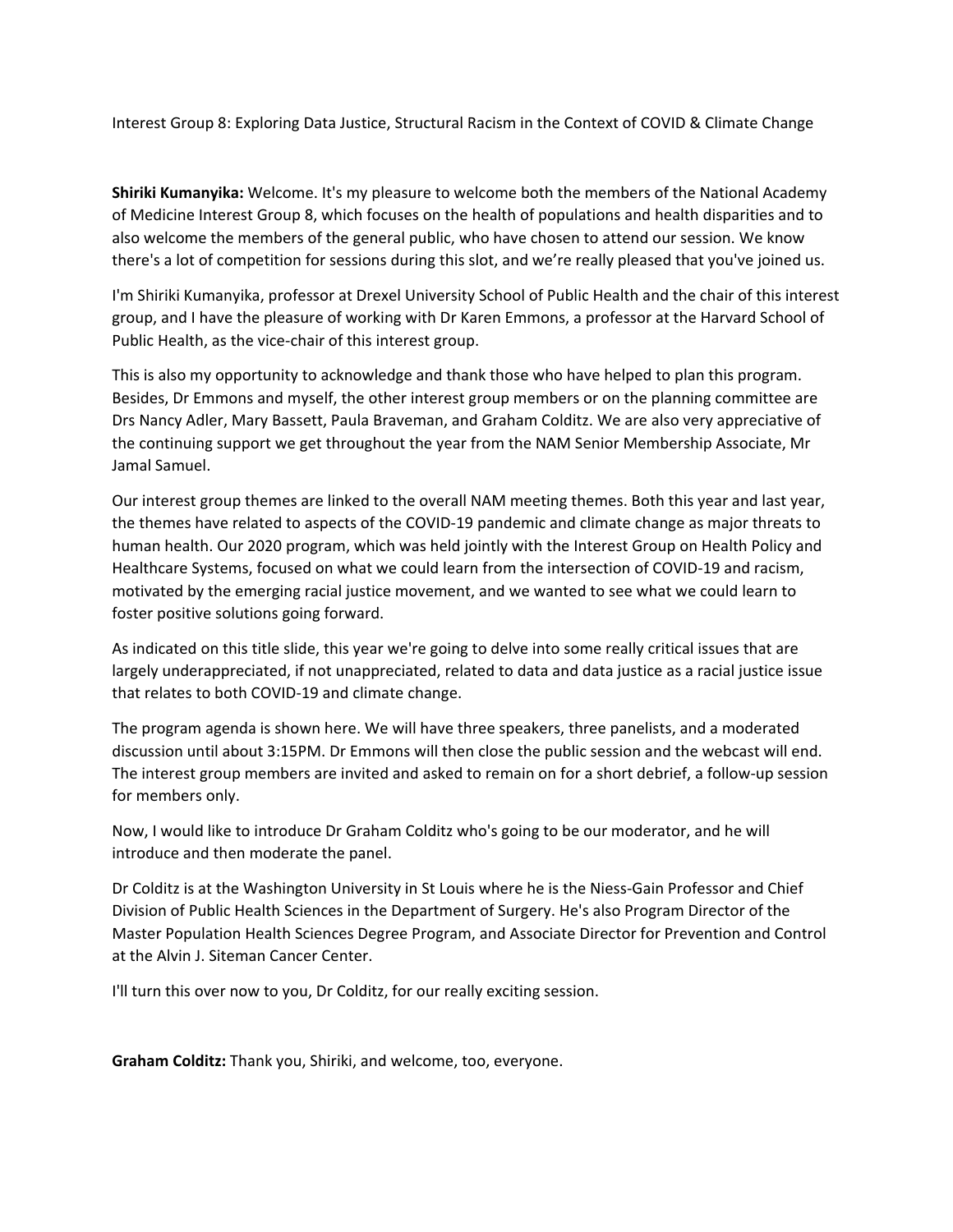I will, as you said, briefly give some context and introduce our speakers. In a way, we've all been exposed to many lessons from the pandemic. Clearly, we've pulled the curtain back on many structural factors in a way that the general public has seen this and understood, I hope, in more detail than before, but it's also reinforced the need for a focus on population health in a way that has been underfunded and often ignored.

The climate change crisis comes hand in hand with this, and while many are expecting that we'll emerge from COVID. The climate issues are not going to go away. In a really fundamental way, this makes the topic here today even more important. The climate crisis has repeated insults, if you will, on low‐income and marginalized communities in the US and around the world and really motivates equal importance on data, data issues, and how we use it.

We have many cities and states not doing a good job on collecting data, using data, access to data, evaluating inequality. So we're set with policies being made on incomplete and inaccurate data that affects, in fact, all of us. When such data is collected, it's not always made available in ways that can support strong health measures and policies. We could play a video of some of the issues that have arisen over the last 2 years. Of course, when attention is not paid to the ways that data can reinforce existing inequalities and races' structures were cut, we cannot improve the health of all but, in fact, do more harm and reinforce the inequities we have already. That's certainly been true with the pandemic, and as I said, the climate change that's continuing will mean that these issues are sustained in the years ahead.

Our panel today is going to address all these issues in the short time we have. How data can be used in ways that reflect poor quality and inaccurate science and can be harmful, and how we must attend to the issues of data related to racialized groups as a core scientific principle. We're also going to hear about approaches to use data more effectively and in collaboration with the communities that experience the inequities and the harm related to both the pandemic and climate change. It's imperative our approaches to both crises facing the whole world at this moment, the pandemic and climate change, engage communities that are most affected.

We hope the panel today will shine a bright light on the factors that are foundational to scientifically accurate and ethical use of data for the benefit of the population. We look forward to the discussion that follows the presentations that Shiriki just pointed to.

We'll begin with Dr Krieger from Harvard School of Public Health addressing health justice, embodied truths, and the two‐edged sword of data; structural problems require structural solutions.

She's followed by Drs Davis and Waters from Washington University School of Medicine addressing race in COVID risk prediction models; how are we using data?

And they are followed by Dr Newell from Food and Agriculture Institute in the University of Fraser Valley, British Columbia, again bringing another perspective of the data use and engagement. His topic COVID‐19, climate change, and integrated planning for healthy communities.

With that, I will turn it over to Dr Krieger. Nancy?

**Nancy Krieger (she/hers):** Thank you very much.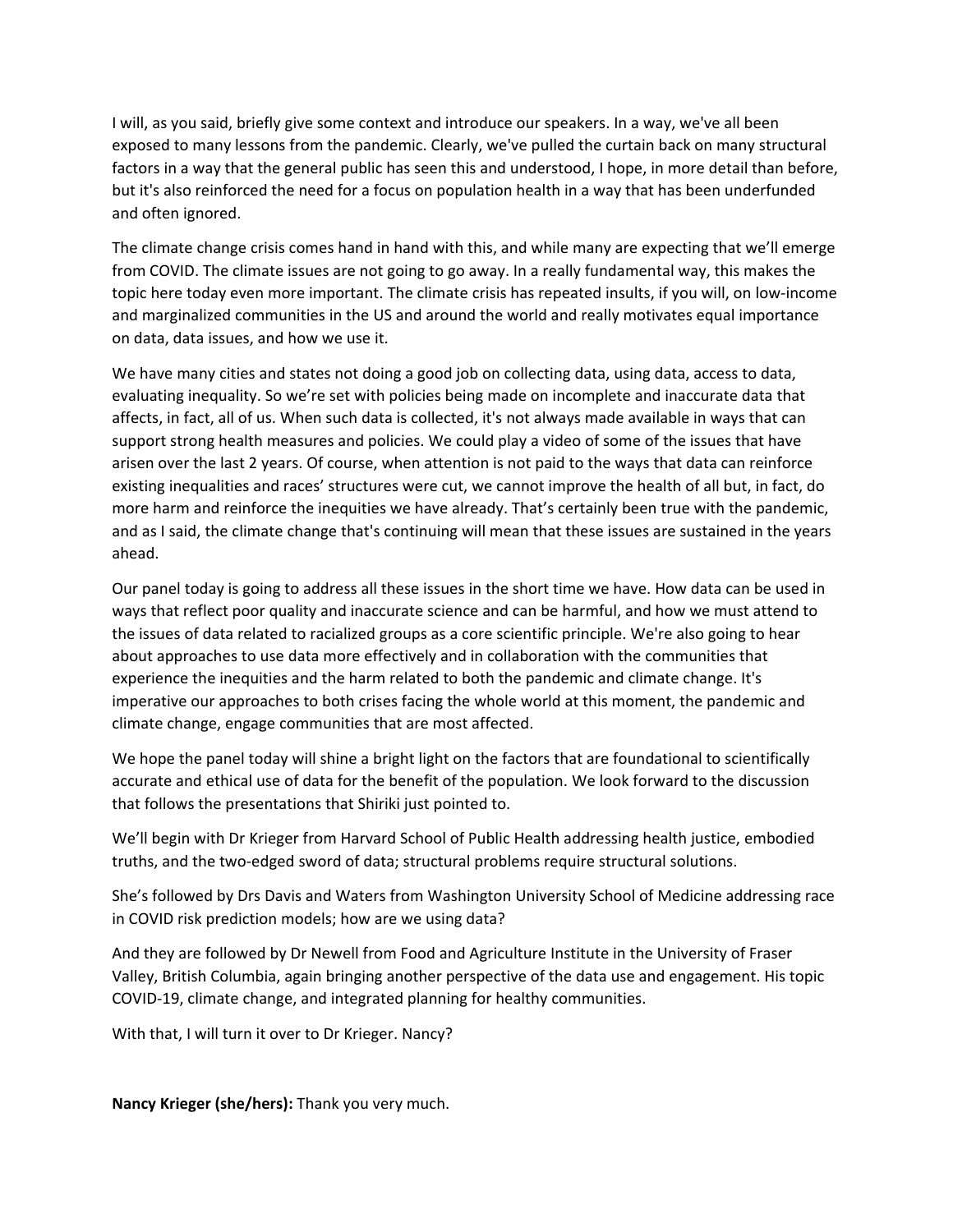Thank you for including me today. My talk, Health Justice, Embodied Truths, and the Two‐Edged Sword of Data: Structural Problems Require Structural Solutions and begin by acknowledging that as a US person in Boston, Massachusetts, that I am on Indigenous lands and pay heed to critical Indigenous thinking. Also, at a time of continued reckonings, structural racism, past and present plus continue challenges to building a multiracial democracy, all of which are profoundly intertwined with COVID‐19.

In my 12 minutes I'll offer a brief, conceptual introduction for you about Ecosocial Theory, followed by some specific empirical examples involving COVID‐19. Forever mindful that we live in a planet of extraordinary beautiful beauty and complexity, one which people can either enhance for the good of all or to strive for the profit of a few. I will close by affirming the necessity of critical science for the people's health. I've also prepared a suggested reading list with relevant references that can be available to you by the organizers of the symposium.

My starting point is to affirm that antiracist and anti‐essential sciences are essential. The point of analyzing scientifically how racism harms health is not to prove that injustice is wrong, since it is by definition. Nor is the point to do quote/unquote "politically correct" science; rather, the point is to do correct science to generate the realities and causes of health inequities, many differences in distribution of health outcomes across social groups that are unjust, avoidable, and in principle, preventable.

Nor is work on racism and health a quote/unquote "niche" issue. In the US, persons of color comprise 40% of our population. Evidence abounds as to the ubiquity of self‐reported experiences of racial discrimination, also the pervasiveness of structural racism and the harms these cause to individual and community health. Stated in another way, in racialized societies, good luck finding health outcomes that don't manifest as racialized health inequities.

Indeed, galvanized by the past 2 years, relentless exposes of and organizing to confront social and health and justice, both the NIH and CDC have finally explicitly stated that structural racism is real and a serious threat to the public's health, and are investing resources to address these issues. Mind you, these unprecedented statements should not be controversial, as these two facts have long been self‐evident to and documented by those not protected by racial privilege, and also evident to any serious scholar of the people's health.

But, of course, to comprehend, analyze, and guide action to rectify these facts requires theory. On this slide, I show the overall framework of the ecosocial theory of disease distribution, which I first proposed in 1994 and have elaborated since, and I also show its direct application to analysis of racism and health. Concerned with levels, pathways of power, and also time in relation to both individual life course and historical generation because ecosocial theory seeks to explain population distributions of health and health inequities. A central focus is on embodiment, referring to how we literally incorporate biologically our societal and ecological context, thereby producing population patterns of health and health inequities. This theory clarifies there are many pathways by which structural racism harms health, including but not limited to economic and social deprivation; excess exposure to toxins, hazards, and pathogens; social trauma; health‐harming responses to discrimination; targeted marketing of harmful commodities; inadequate medical care; about ecosystem degradation and also alienation from the land, especially, but not only for Indigenous peoples.

The ecosocial constructs of agency and accountability further clarify that racism not quote/unquote "race" is causally what's relevant and is diametrically opposed to the dominant view, which draws the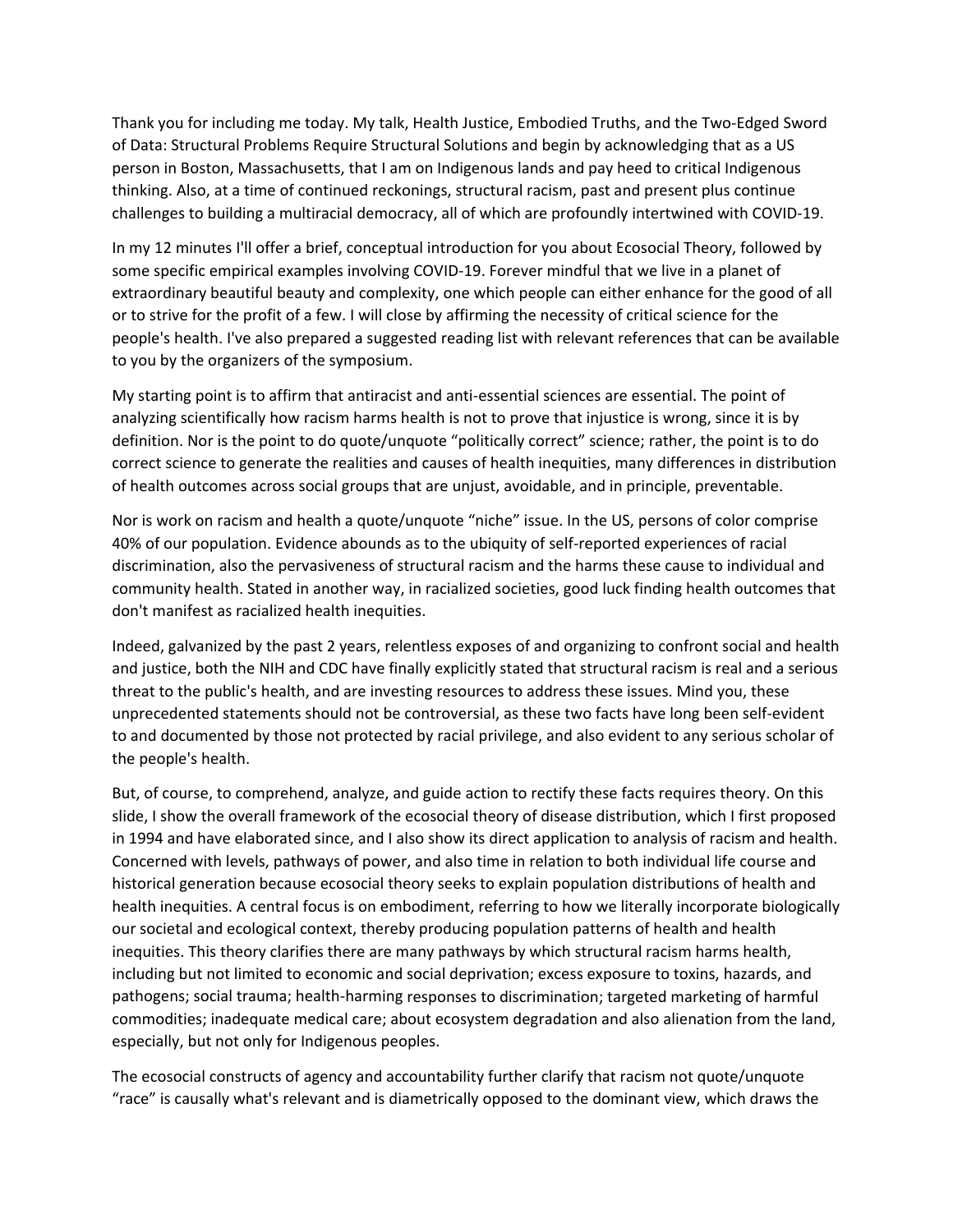arrows from quote/unquote "race" to racial differences in health status and culture, seeing the problem is alleged biological and cultural inferiority rather than White supremacy and the privations imposed by the privileged to protect their wealth and status. Reckoning with health inequities requires reckoning with embodied histories and structural racism.

A rigorous and anti‐essential science, and thus an antiracist science likewise requires reckoning with who wields a two-edged sword of data. A crucial first point is that data, contrary to its etymology, is never a given despite being the past participle of the Latin verb *dare,* "to give." Data are always produced by people, revealing what they observe, fail to see, or suppress. The key sticking point to remember is that privilege is always defined in part by who and what you can afford to ignore. Another is that essentialist, racist assumptions have been contested ever since they were first espoused, meaning the excuse that, "that's just the way people thought back then" was not ever and is never acceptable.

Accordingly, one always must ask, who produces and controls the data? To what end, and engaging with what history? For the US histories of the contested production and use of racialized data extend back to the origins of the slave republic and settler‐colonial nation. Mindful of time limits, I'll simply flag these data were first produced and used in the 18th century CE by the enfranchised minority of White men with property to entrench injustice, to characterize who was enslaved versus free, and which Indigenous tribes and nations were vs were not under colonial and then federal jurisdiction. Their use became increasingly contested in the 19th century CE as abolitionists, including the first generation of credentialed African American physicians, began to contextualize racialized data to challenge slavery and challenge its many supporters, including proponents of scientific racism.

Next, for the 20th century CE context, stations involving use of racialized data to oppose or else support the Jim Crow regime of legal racial segregation backed by terror. The same could be said for eugenics, an ideology upheld by the US Supreme Court and leading US scientists, university presidents, politicians, and more, one which led to the passage of eugenics sterilization laws in 32 US states, and also the Immigration Restriction Acts of 1824 and 1927.

Then, in the wake of major legislation, one in 1965 by social movements that afforded new protection of civil rights and expanded immigration, uses of official government data on race and ethnicity shifted to providing evidence of injustice as opposed to justifying it. However, the successful Civil Rights strategy of using racialized data to demonstrate the existence of what was called quote/unquote "statistical discrimination" or quote/unquote "disparate impact" sparked, unsurprisingly, a Conservative backlash, leading to two types of resistance. One was to try to suppress collection or reporting of racial ethnic data; the other, in legal cases, was to require evidence of motivation, not just disparate impact.

Hence the two-edged sword of racialized data. In societies with deep histories of structural racism, not using racial ethnic data that is a quote/unquote "colorblind" approach leads to the problem of "no data, no problem" and the denial of an inability to prove that problems exist. That's edge one of the sword.

Edge two is that problematic data, whether wrongly conceived, wrongly used, or both, can also be a big problem. Meanwhile, keep in mind the point, the actual point: what are the data needed to secure health justice?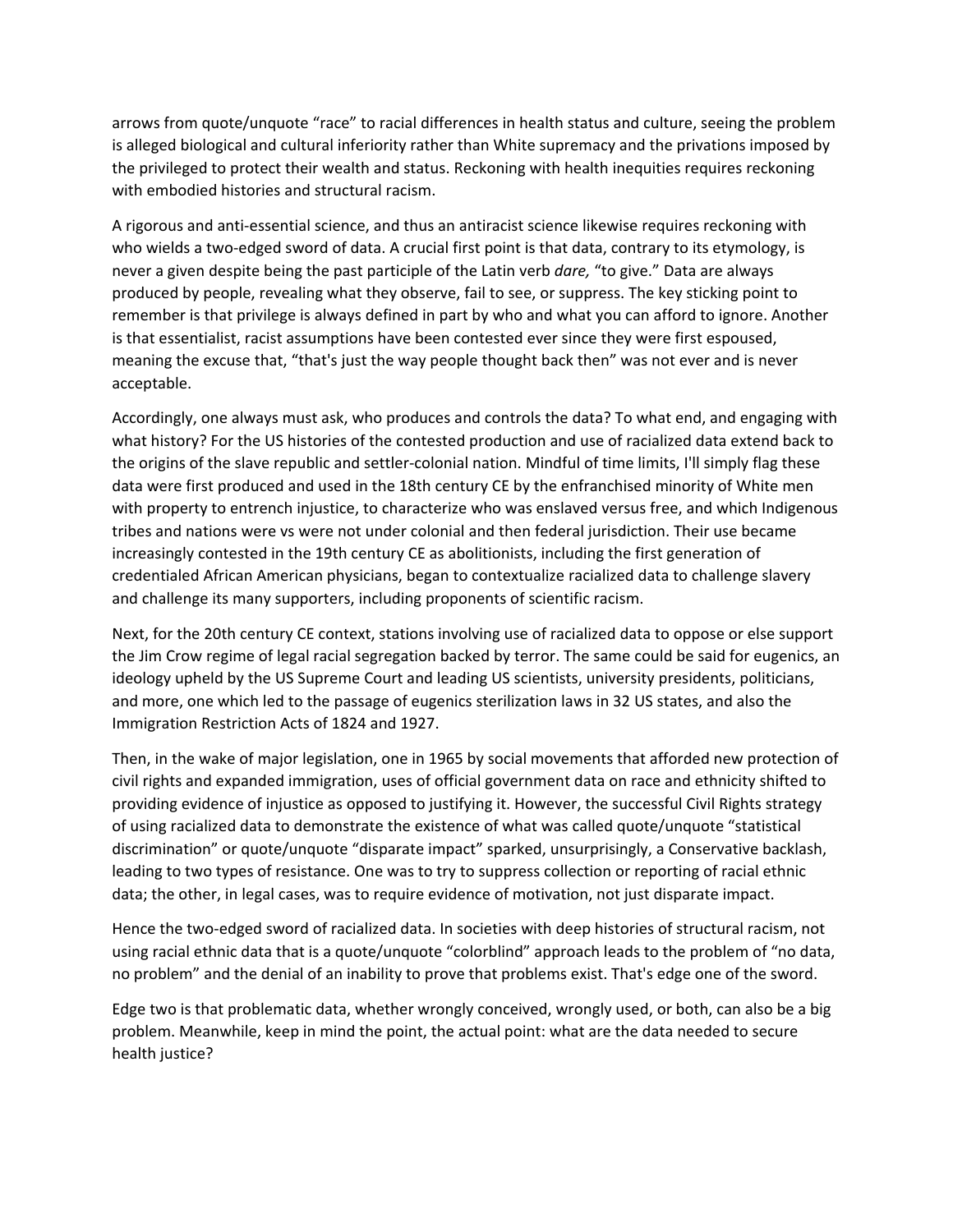Let me now share two illustrations of how the two-edged sword of data can cut deeply, causing deep harm for what I presented at the first meeting of Federal COVID-19 Health Equity Task Force back in February 26 this year.

First edge number one: "no data no problem." During the first terrible months of the pandemic in the US, you could barely find any government COVID‐19 data stratified by race/ethnicity, despite this being a standard variable for just about every other health outcome. Instead, in these early periods that were crucial for understanding and altering the course of this pandemic, data journalists led the way in piecing together the evidence, illuminating both data gaps for, and also the greater burdens among nations of color.

In response to public outcry, on June 4, EU regulations mandated reporting racial ethnic data by no later than August 1. However, on September 16, my team and I checked the CDC website and found that racial ethnic data were still missing for 43% of the COVID‐19 cases added between August 28 and September 16. We checked again in early February this year, and for cases reported between December 2, 2020, and February 3, 2021, fully 33% were still missing these data. Worse, on February 1, CDC reported that racial/ethnic data were missing for 48.1% of persons vaccinated against COVID in the first month of the rollout, which was December 14 to January 14. But only point 0.1% and 3% were missing data respectively on age and sex. And despite continued outcry, as of October 11, last week, these racial ethnic data remain missing for 39% of persons who have received the first shot and 35% of those fully vaccinated.

That said, the CDC COVID‐19 health equity data has begun to improve noticeably since this past spring under the new administration, and includes more, but not sufficient, data on economic, occupational, community, and other contextual data.

Moving on to edge two. The initial response of the CDC to the outcry about missing racial/ethnic data was to focus on proportions, not rates, comparing the racial/ethnic composition of COVID-19 deaths versus that of the total population. But the data made no sense because, contrary to the reports coming from the field, the CDC data indicated that White non-Hispanics were overrepresented and Black Americans were underrepresented among the COVID‐19 deaths. Working with some doctoral students to figure out what went awry, we realized that the CDC had committed a classic type III error, right answer to the wrong question, as we demonstrated in our publication last July.

In brief the CDC weighted—to check the July last year before this one—in brief CDC weighted the denominators for the US counties by the percent of total COVID‐19 deaths occurring in that county within the state. Given who was hardest hit by COVID-19, the net effect was to deflate the denominators for the White non‐Hispanic population and inflate the denominators for the populations of color, respectively inflating and deflating the risks. CDC stated rationale was that the racial/ethnic composition of places initially hit hard by COVID‐19 differed from that of areas hit less hard, and they sought to quote/unquote "correct for this" by weighting.

To ask and answer the question, how does racial/ethnic risk for COVID‐19 mortality vary apart from how racialized segregation affects who lives where is to ask and answer entirely the wrong question. By treating place and the lived experiences and impacts of residential segregation as nuisance factors, to be quote/unquote "corrected" for by weighting, the CDC reached the entirely wrong conclusion.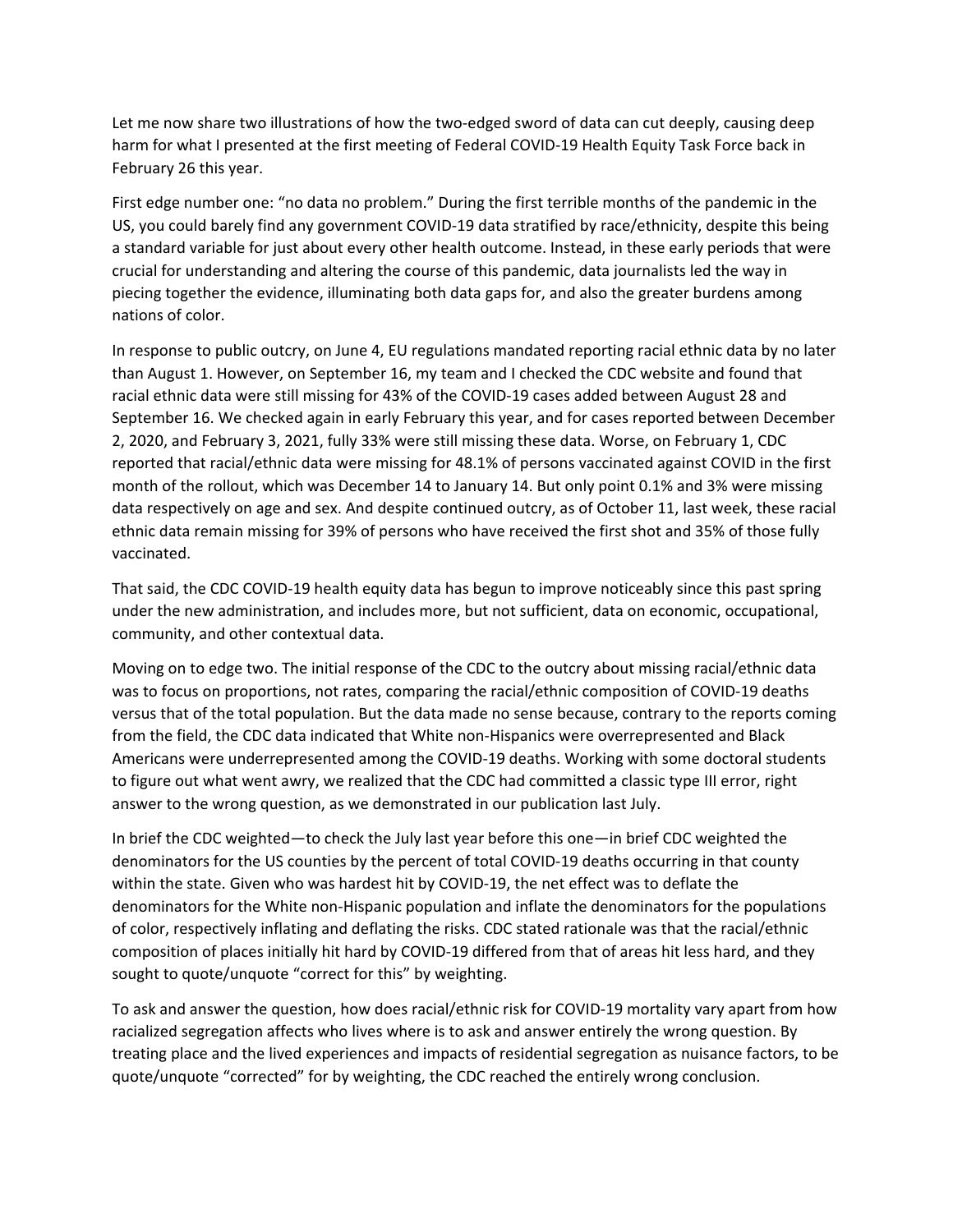Responding to these criticisms the CDC under the new administration has fixed its approaches, as you can see on the slide, with the data now showing the percentage of COVID-19 cases, death, so on, the percentage of the US population, by racial ethnic group, making it easy to spot the difference between the two.

Were these data problems inevitable? No. As the pandemic got underway, plenty of studies by my team and others reported more or less than real time COVID-19 outcomes by diverse social metrics including racialized economic segregation at the county, city, town, ZIP Code, and even Census-tract levels.

At the first meeting of the Federal Covid‐19 Health Equity Task Force, again, this past February, I recommended that COVID‐19 data should first always reveal racialized economic health inequities in real time, and second, always be presented jointly by racialized and economic group, along with age and gender at a minimum. That such data are increasingly showing up at the CDC website now means it could have been done all along.

At this meeting, I also shared suggestions regarding data for an article I published last April, arguing the structural problems require structural solutions; goodwill is not enough. My proposal involves a feasible two‐part, enforceable institutional mandate. Part one is that all US health data sets and research projects supported by government funds must explicitly explain and justify their conceptualization of racialized groups and the metrics to use to categorize them. Part two is that any individual-level health data by membership in racialized groups must also be analyzed in relation to relevant data about racialized societal inequities, and there is a slew of spectral measures available.

There is precedent for such mandates. Consider only the 2014 NIH mandate that all grants must address "sex as a biological variable," even if this mandate continues to remain silent about gender. Failure to comply does affect the grant score; this can be done. Or for a more dramatic carrot-and-stick example, consider the case of desegregating US hospitals. In 11 short months between passage of the Civil Rights Act of 1964 and implementation of Medicare in 1965, whose funds could only go to desegregated facilities, the AMA and the vast majority of US hospitals finally ceased supporting segregation and swiftly desegregated.

Also needed is equity‐oriented work on data governance. That is, who has input into making the decisions about which data are required, informed by the tandem expertise of health equity researchers and other members of communities whose data are at stake, affording the expertise of lived experience. Continuing with the status quo is not acceptable.

In closing, we live and die embodied, and the embodied truths of injustice are revealed through population patterns of health inequities. It is essential to use antiracist and anti‐essentialist science to confront the two‐edged sword of data so that we can correctly monitor and analyze inequitable burdens and exposures in adverse health outcomes. Only with such a embodied truths backed up by the possibilities of lawsuits, legal accountability, and social movements organizing for social justice and changes in policies and regulations, do we stand any hope of making any headway on the twin tasks of protecting the people's health and advancing health equity.

And, no matter where we reside, let us do our work informed by history and envisioned premise of social justice and human rights, along with deep recognition of our interconnection with a dependence on our wondrous and threatened planet.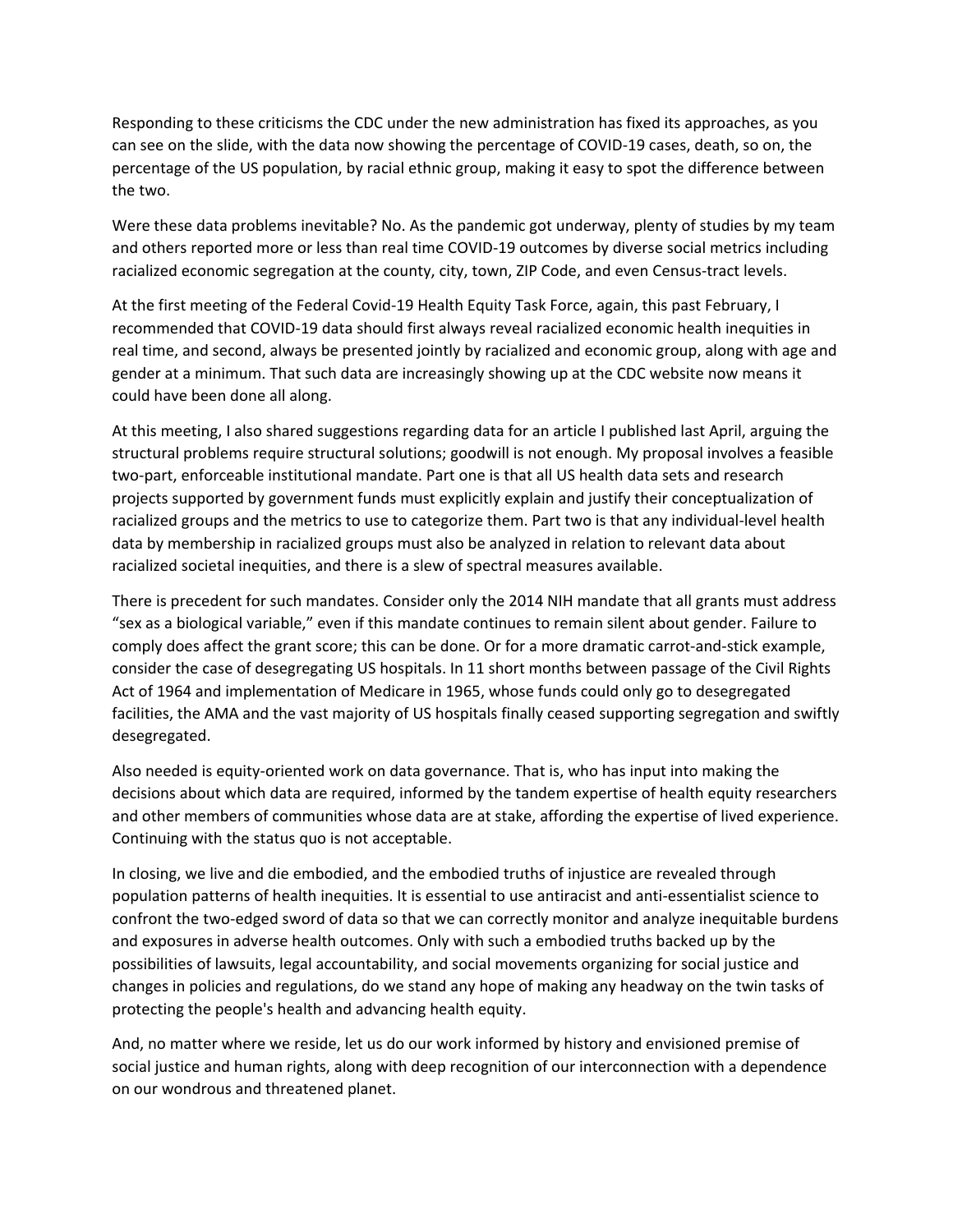Thank you.

**Graham Colditz:** Thank you, Nancy. Let's move to the next team presentation. We have Drs Davis and Waters. Thanks.

**Erika Waters:** Thank you all so much for joining us here on this Sunday afternoon. Today we are going to talk about race in the context of COVID risk prediction models. Next slide please.

This work is based on an article we published in the *Journal Of The National Cancer Institute* several months ago about the inappropriate use of race and the exclusion of social determinants of health in cancer risk prediction models. Next slide please.

Let's just start out first though by talking very briefly about clinical risk prediction models more broadly. These models generally predict the likelihood of different health outcomes, including the likelihood of developing an illness, the likelihood of surviving an illness, that a clinical condition will progress to a more serious stage, mortality and responsiveness to defense therapeutics. Next slide please.

The prominence of clinical risk prediction models has increased as biomedicine has sought to develop personalized or precision medicine approaches. These approaches tailor therapy based on an individual patient's needs. Next slide please.

Risk‐stratified mammography screening is one example. It seeks to maximize the benefits and minimize the harms of mammography screening by having individuals at high risk undergo more intensive screening and individuals at low risk undergo less intensive screening. The United States Preventive Task Force recommendations for mammography screening for breast cancer is one example of recommendations that combine both risk‐stratified screening and risk prediction models. Next slide.

So how is race addressing cancer risk prediction models? Well, kind of echoing what Dr Krieger said a few minutes ago, oftentimes if race is identified as a predictor in a cancer risk prediction model, it is corrected away. A statistical correction is applied to bring the estimate up to the population level. The problem with this is that these corrections essentialize rates. The idea of racial essentialism is that these are fixed, immutable characteristics that apply to all members of a group. Essentializing race assumes clear distinctions between Black and White, when that has never been the case in the US. Essentializing race, also, that does not distinguish among people of different demographic origins who may have similar skin tones. So, for example, a Black person from Brazil has life experiences that are very different from a Black person from the United States whose family has been in states for generations. Next slide please.

And I'm going to turn it over to—sorry—what kinds of harm can these corrections do? We get at the issue of that Dr Krieger said earlier about not performing correct science. So, once we start, including these corrections, we risk inhibiting health disparities research and health equity efforts. For example, the EGFR metric for kidney function can make it appear as though Black people's kidneys are functioning better than they actually are in real life. We have several other examples here. Next slide please.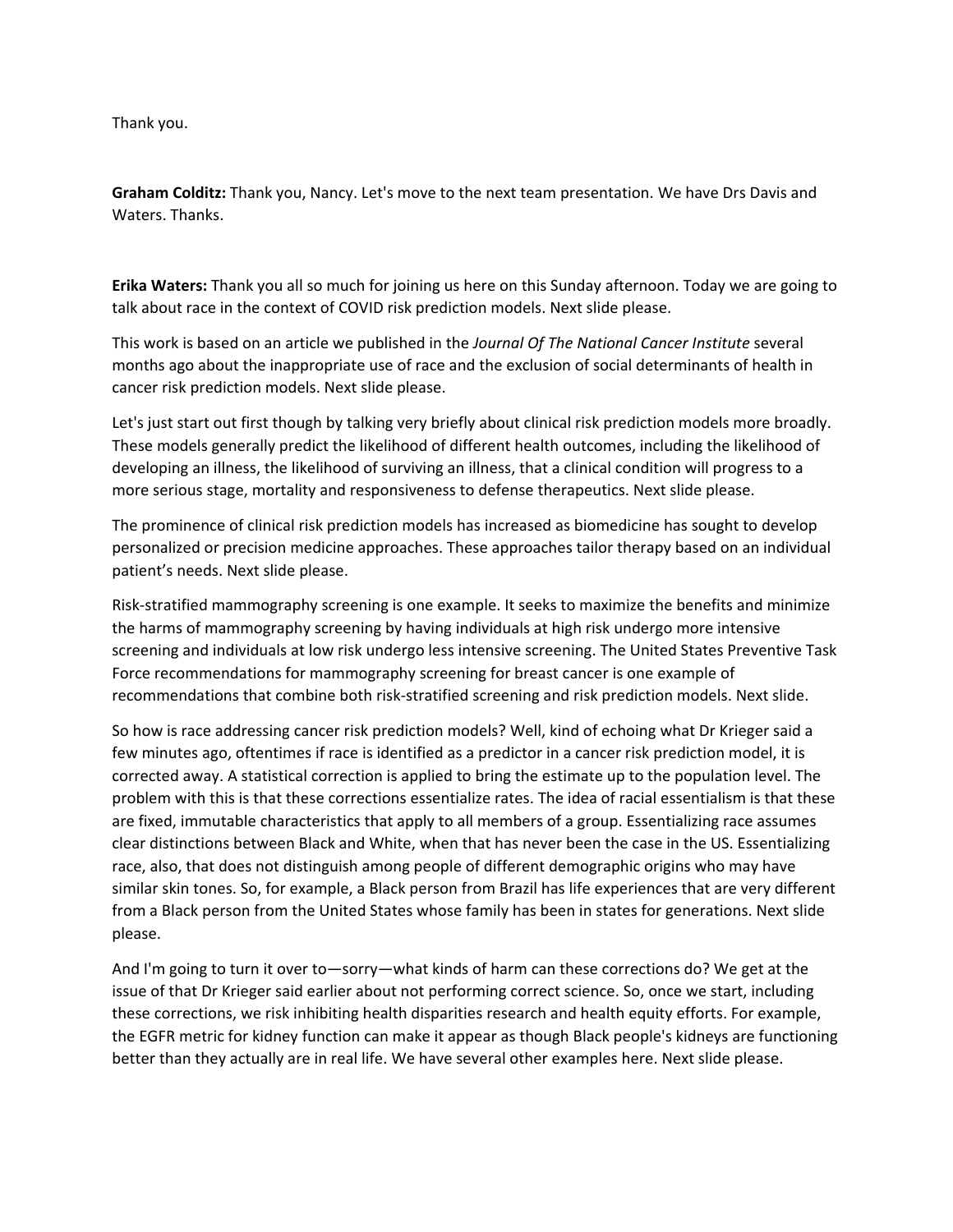And how his race—excuse me—adding to these complications is that there's seldom an explanation that race is a social construct, that there is any biologically plausible mechanism driving the effect, and there is seldom an explanation of social structure factors that produce these underlying correlations. Next slide.

And with that, I'll turn it over to Dr Davis.

## **Kia Davis:** Thank you, Dr Waters.

So similarly, COVID risk prediction models were quickly developed to identify who had increased risk of being affected with Coronavirus or diagnosed with COVID-19 to identify at-risk populations. They also help predict prognosis of disease, severe disease, who might need any ICU admission, any need for ventilators or intubation to inform treatment but also to help allocate dwindling resources.

In a review of 236 prediction models, we learned that the earlier models mostly excluded race all together. So, as the review here concludes, that the most frequent types of predictors that were utilized were vital signs, age, comorbidities, and image features. While these earlier models didn't essentialize race, ignoring race—given the racism, given the complex intersection of COVID‐19 and structural racism—is not best practices either.

Subsequent models did begin to utilize race, although those either did not provide any adequate context of what race represented in the models, or they suggested biological differences related to susceptibility that were responsible for observed racial differences in COVID‐19 outcomes.

We know there's a multilevel context that drives exposure, susceptibility, and treatment. And so here on the left, you see an image of CDC's version of the social, ecological model, and this is mainly meant to be an instructive to understand the different exposures at multiple levels. And so, mischaracterizing the causes of disease and excluding this context harms and often leads to solutions that will not fully address the public health challenge at hand. Here's an example that shows multiple factors on the right that are consequences of racism and also associated with COVID‐19 across multiple levels. At the individual level, we have comorbidities that might impact exposure, susceptibility and treatment, additional medical mistrust, and lack of mask‐wearing—again, things that are a result of structural racism but show up in individual folks. And then at the interpersonal, or relationship level, we have poor patient‐provider communication or lack of a usual source of care that also complicates COVID‐19 diagnosis and treatment. At community levels, it has, as has been discussed residential segregation, which increases exposure to health-deleterious factors in the environment while reducing access to health, promoting resources, and institutions.

And finally have the systemic-level thinking about these larger policies—societal level, sorry immigration policies, Medicare policies, and even the labor system; so who's more likely to be employed in a job where they're able to, where you're able to work from home, where you're able to take time to sufficiently quarantine and heal without facing any repercussions from your job.

Inferring whether explicitly or implicitly that the cause of an observational disparity is due to some unchangeable biological factor, researchers tend to focus interventions and resources on these first two levels. So these lower levels include interventions related to health education, knowledge and capacity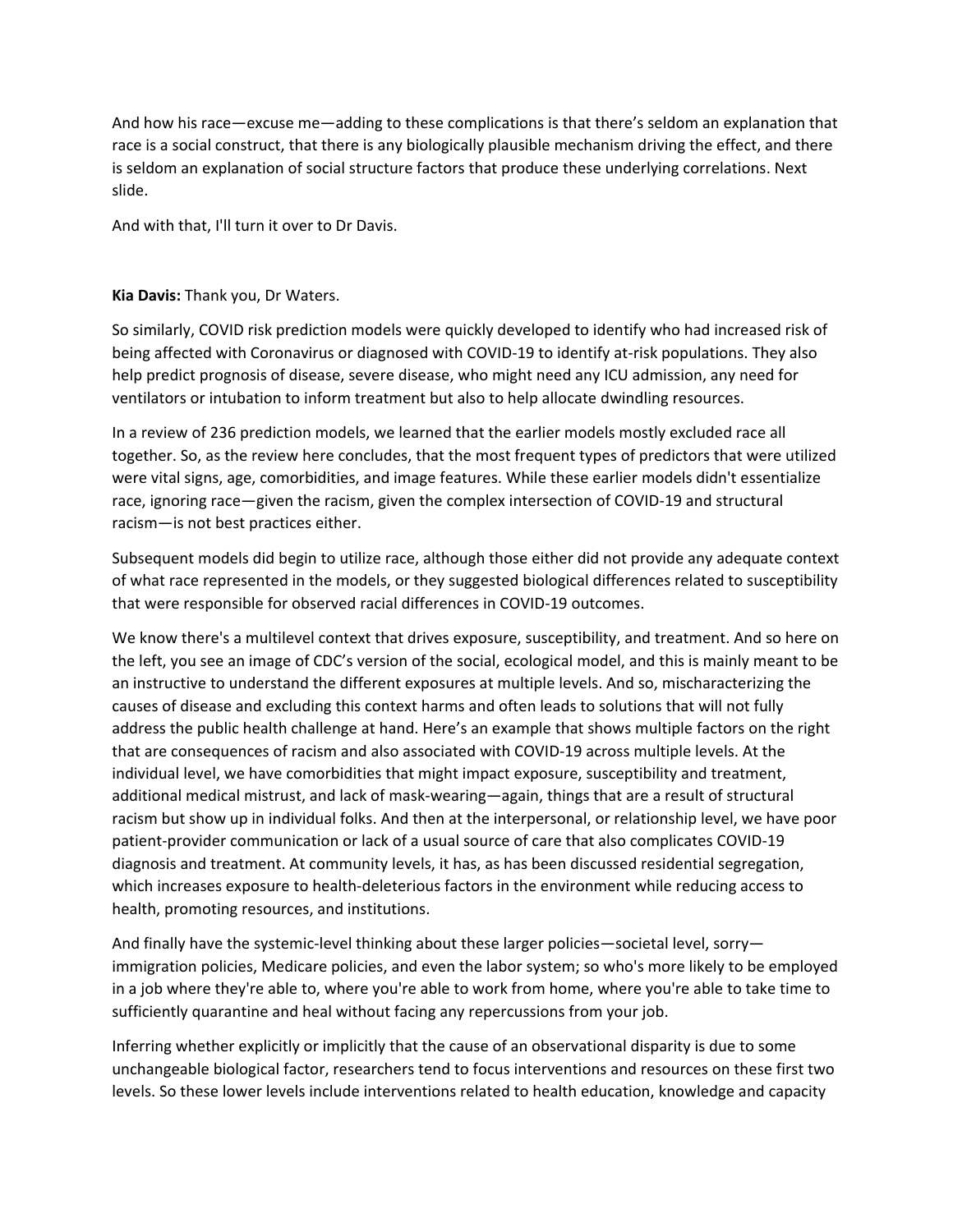building, which are necessary but not sufficient and completely ignore the interconnected myths of institutions and policies and practices.

What are the implications of essentialism and exclusion for science? Essentialism and excluding the social context can threaten the validity and reliability of risk prediction models. If the models are not specified correctly, results will be inaccurate and inconsistent. We see that in the case of race correction for kidney function, where we know the risk reduction is emphasized for Black Americans, and also researchers have found that the risk factors don't work for Black Europeans or patients in West Africa either.

Moreover, essentialism and excluding the social context allow for risk to be attributed to individual biology or behavior. This can lead to victim blaming, as we saw in the case of COVID‐19. One article in *Health Affairs* suggested that racial differences were related to you, again biological susceptibility, where they say that there may be some unknown and unmeasured genetic or biological factors that increase severity of illness for African Americans. It should be noted that in the final published versions, the authors revised their content and said that these disparities were more likely to be attributed to societal factors, but this is a nice example of the predominant prevailing theory, which is that the severe illness that's scene in Black communities is the fault of the folks through some biological predisposition.

Additionally, Black communities were blamed for taking fewer COVID precautions. So not wearing masks without contextualizing it in terms of some folks that feared over-policing due to wearing masks in public locations. Also, these underlying health conditions that was one of the first risk factors that was discussed in terms of COVID, the increased disease in Black populations we've seen as a result of having poor health—but that was related to a variety of poor choices vs identifying, understanding, and describing these contextual factors that have really led to health disparities across a variety of factors.

While incorporating social determinants into risk prediction is needed, we understand it's not without its challenges. Some researchers are advocating for creating scores of social risks that can be incorporated into risk prediction models; however, there are many complexities with adding a polysocial risk score that we still don't know, including what variables should be added, how should they be measured, at what point across the life force do they matter for health.

Another challenge of including the social context for health in general is a lack of large cohorts that are sufficiently diverse to examine risk over time. So, for example, we know the hallmark Nurses' Health Study is responsible for a lot of what we know about women's health and lifestyle factors. But, as you can imagine, in the 1970s just after the passage of the 1964 Civil Rights Act, a lot of nurses were White and so is this cohort, it's still about 97% White.

The Black Women's Health Study and Jackson Heart Study are examples or predominantly Black cohorts that were developed to address the need for racial diversity, yet they are significantly smaller in size and investment. The smaller size matters when you begin to think about looking at the intersection of multiple social factors and multiple social identities. Additionally, while cohorts are helpful in improving our thinking of social determinants and which variables to include in risk prediction models, there is a need for data innovations related to COVID‐19 right now that we've heard in Dr Krieger's presentation. Just aggregated data related to COVID infection, diagnosis, and treatment in breakthrough cases.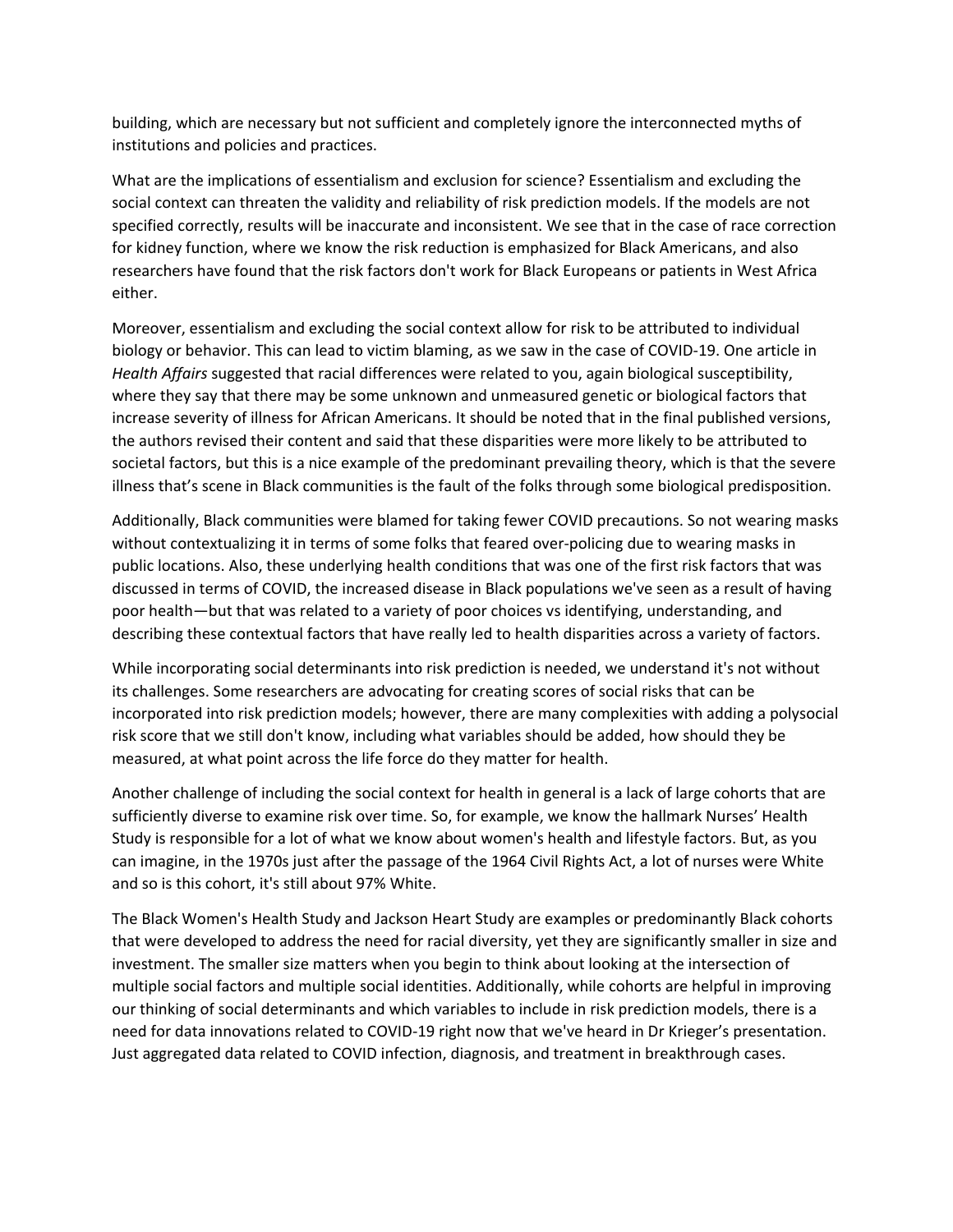We have several calls to action. The first one is NIH and other governmental entities. For NIH, in particular, after an investment of \$3 billion and 15 years, the Human Genome Project is proof that with sufficient time and investment, we can tackle complex problems and make great scientific discoveries. We challenged NIH to make similar commitments to critically interrogate social determinants of health, you know, provide resources and support to collect the disaggregated data that's needed, also find more diverse cohorts that we need to help us incorporate social contextual factors in risk prediction models, and sufficient sample sizes that will be able to allow us to disentangle the intersection of race, class, geography, gender identity, sexual orientation, and other identities.

Some funds may come from increasing allowable funding for direct costs, for inflation at a bare minimum. What you see here on the left are funding rates to NIH in about 2003, and after adjusting for inflation—sorry about that—you see that we're now getting a lot less money. With more stringent requirements at NIH, in some ways, it seems like we're being asked to do a little bit more with a little bit less.

Also, for risk prediction models we're asking that you critically interrogate what you mean by race. So, do you really mean race or do you mean racism? And if it's meant to be a proxy for some other measure, use that measure instead. If it's not described, again, describe the hypothesized relationships and mechanisms, why would you expect this race and racism to impact health, so you don't leave it up to the reader, particularly given our history of assuming the biological consequences. As we learn more and establish evidence about contextual variables, it would be important to include these indicators and doing some additional research as well.

In the interest of time, I'll just summarize here from our paper. Essentialist terms and exclusion of social context leads to a tremendous distraction from root causes and, in a way, that allows folks that are responsible and able to really implement interventions to bring about change, to make them focus on individual‐level factors that don't really address, again, these root causes and completely ignore the modifiable consequences of centuries of white supremacist ideology.

So I will stop there.

**Graham Colditz:** Thank you. And that sets up Rob Newell to bring a Canadian community‐engaged perspective here.

**Rob Newell:** Thank you, I am just going to share my screen here. So when you can see that, you can hear me? Yes, oh full screen yeah perfect.

Thank you, everyone, and thank you very much for inviting me and for being here today. I'm sort of the odd duck on the panel because I'm the one Canadian, as mentioned. I'm coming to you from the city of Abbotsford; this is in British Columbia in Canada. It's in the territory of the Stó:lō nation. And from the University of Fraser Valley, which is the larger region.

The other thing that kind of makes me the odd duck here is that I actually don't work, or I don't do research in the health sciences field. I'm actually, my larger, broader research is, our umbrella would be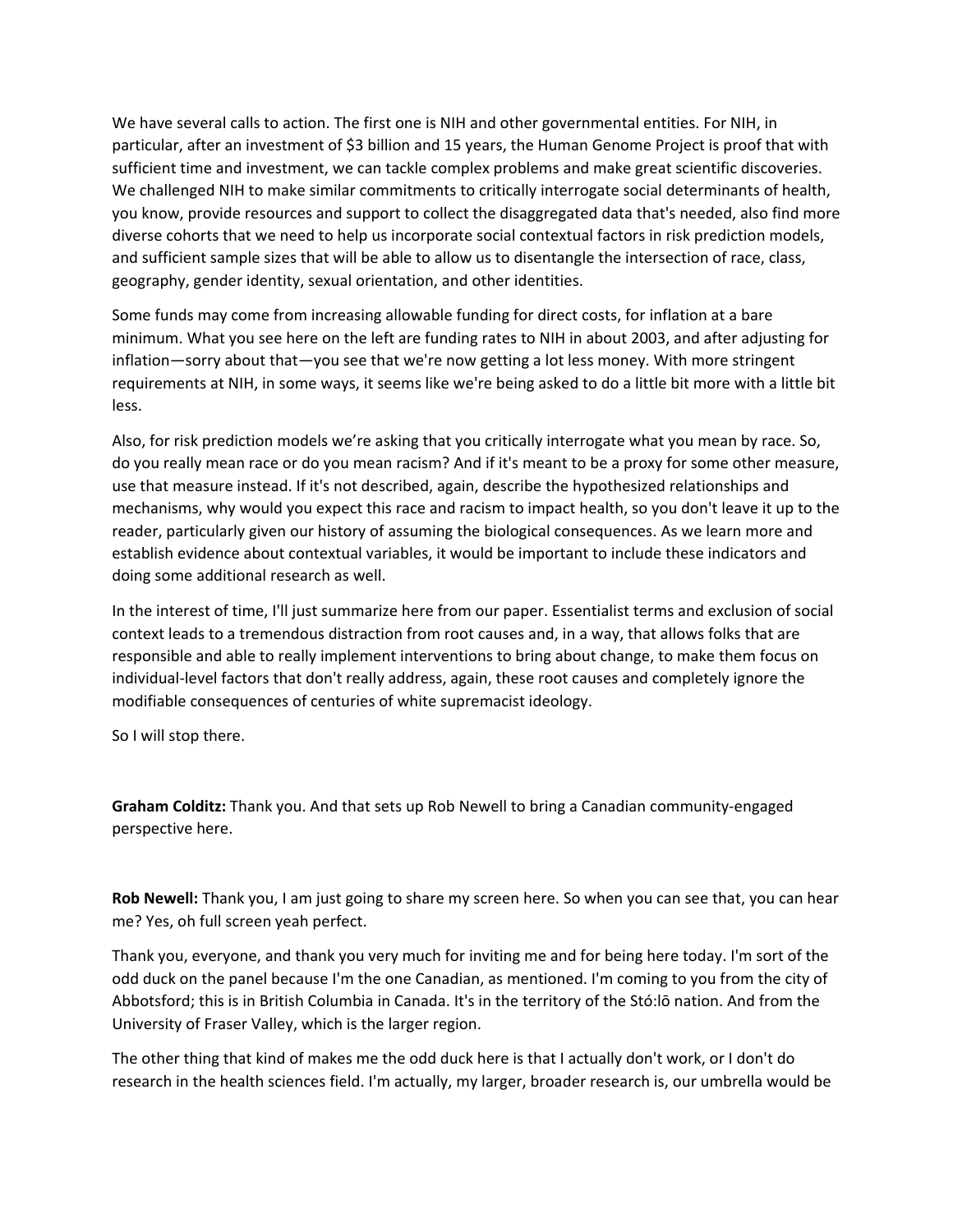sustainability studies and, specifically, I look at each grade of planning for creating more resilient and sustainable communities.

Before getting into it, I figured that it makes sense just to discuss a little bit what I mean about integrated planning. In this context, it refers to using systems-thinking approaches to understand how, if you do certain strategies, policies and actions, how these link to a broader range of social, environmental, and economic factors. This sort of proof‐of‐concept or a conceptual model that you see right here shows how climate action and different climate action strategies, represented by the green nodes here, link to a whole variety of different social, environmental, and economic benefits and outcomes for community. so that's sort of an integrated planning perspective.

What got me invited to this presentation was this perspective paper that I wrote with a colleague, Ann Dale, who's at Royal Roads in Victoria, Canada. This is a part of a special series about cities and health where we reflected on early lessons in the COVID-19 pandemic and what it meant for sustainable community development.

Our papers specifically focused on this idea of, what's our vulnerabilities that COVID‐19 highlighted from the pandemic for communities and societies at large? And we stress this idea that it highlighted these vulnerabilities; it didn't create vulnerabilities. It highlighted vulnerabilities that would also present challenges to other exogenous shocks, particularly climate change as we discussed in our paper. I'm not going to go through this full list in detail, but I'm just throwing some points out there. There was issues around supply chains, just‐in‐time inventory management, single‐resource economies, and vulnerable populations, so forth. Things that are going to be challenges as we experience other exogenous shocks like climate change.

With this, we argued for integrated approaches to policy, actions, and planning so that we can increase resilience more broadly, more comprehensively to a variety of exogenous shocks. What you're seeing right here, this is not like a rigorous empirical research or diagram that is created from it, it was more a diagram that captured some of our examples and points that we put in our perspective piece. What it shows is on the left, you have these vulnerabilities highlighted by the COVID‐19 pandemic; on the right you have vulnerabilities, issues, challenges that have commonly come up around climate change; and in the center, it shows that there are these planning and policy areas that can start getting you to thinking about how you can do integrated strategy. Just taking one of these examples, maybe looking at the second oval down in the green column, integrated health and sustainability, long-term planning, creating communities that have good grease or infrastructure greenways. Also, equitable access to greenways and parks can do wonderful things for active transport. Trees are also good for— urban vegetation can do good things for controlling air pollution.

So this is good in terms of creating healthier communities, which puts less stress on health infrastructure. So that would be the vulnerability of the COVID‐19 pandemic side, but at the same time, too, this green‐infrastructure approaches are essential for climate adaptation, because it does wonderful things in terms of stormwater management, it reduces urban heat island effects, which is important as we experience more heat waves.

With this discussion of integrated planning and with respect to what we're talking about in this panel here today it's important to add this social justice and equitability lens on it. The first way that I want to do this is by presenting this term "climate justice." So when you're thinking about integrated planning,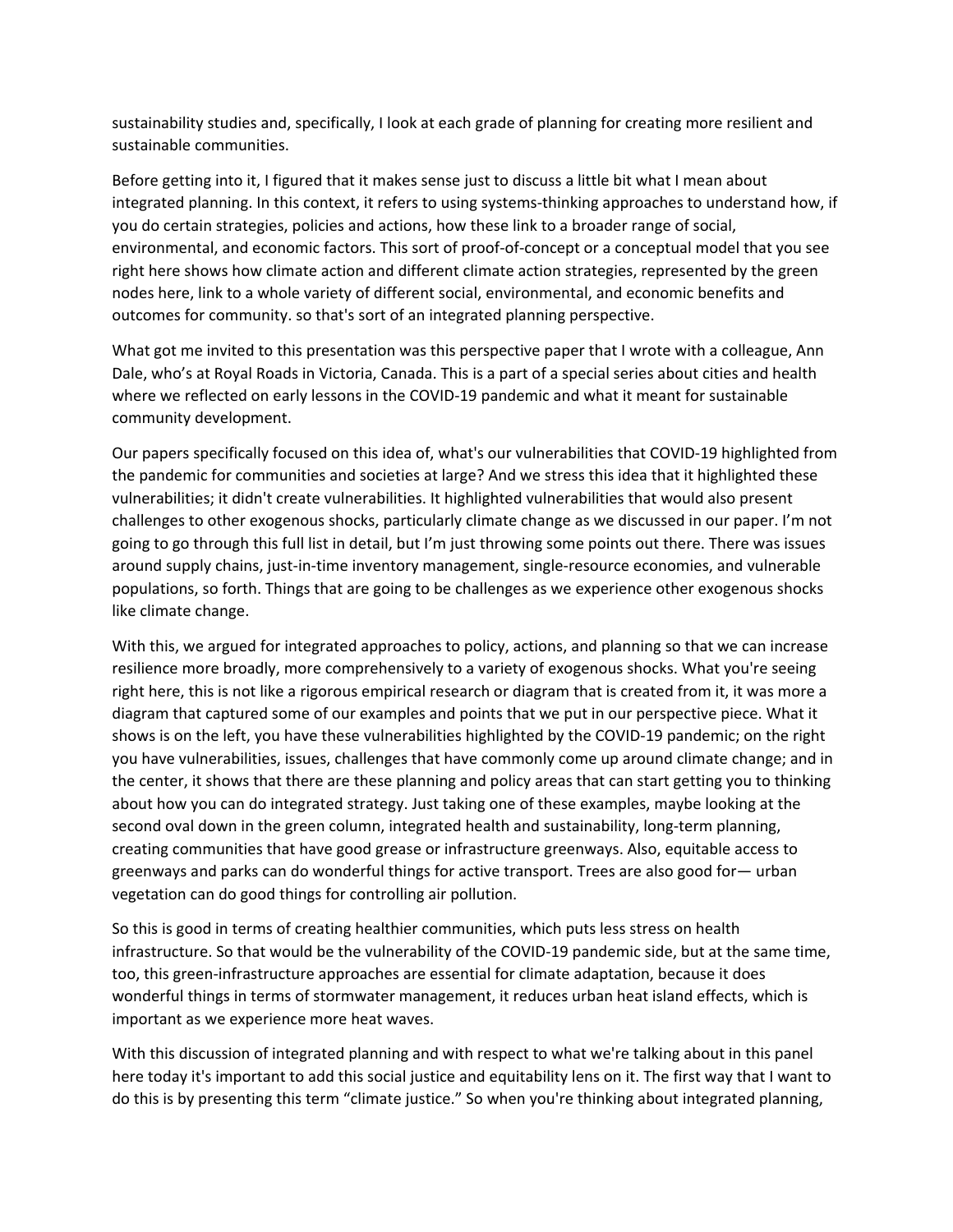it's important to recognize that climate change impacts do not affect everyone equally. There are some populations that are more vulnerable than others. What you're looking at here is a model, a diagram, that I had taken from Cassandra O'Lenick and her colleagues on where they're taking the Intergovernmental Panel on Climate Change's framework for vulnerability and applying it to issues around extreme temperature and air pollution. Air pollution being quite related to climate change through wildfires, as a lot of people in the West have experienced this year, and also in the fact that it's a co-harm that comes from sources of carbon dioxide. I will also often will spell out things like particulate matters. They look at the exposure to this health risk that could come from both the extreme heat and air‐quality issues.

The vulnerability aspect basically breaks down vulnerability in two different components, saying that depending on populations' adaptive capacity where they have knowledge resources and community support to be able to challenge it, that affects how vulnerable they are. And also there are certain sensitivity factors that relate to demographics, like older populations will be vulnerable to some of these—more vulnerable to some of these impacts.

There's also this this flip side of it where the solutions or the approaches to addressing some of these challenges don't actually benefit everyone equally. Just to take an example from a research project that we're doing right now— this research project's based on the idea that the original perspective paper that I've discussed at the beginning of this presentation here, where we're reflecting on COVID‐19, doing a community‐based research project in the Fraser Valley where Abbotsford, where my city is in, we're reflecting on COVID‐19 in terms of what this has taught us about food systems vulnerabilities in the Fraser Valley, looking at through— as you can kind of see up here, this is a platform we use for online engagement. Looking at it in terms of food production, processing, distribution, food access, and government responses.

Some interesting tidbits have shown that the quote/unquote "solutions" or structures, processes, programs that we have in place to address some of these vulnerabilities don't actually benefit people right across the board equally. So in terms of food banks— the population of Abbotsford, or about 20%– 25% of it, is South Asian either by immigrants or by ethnicity. Finding that some of our food banks don't really have culturally appropriate foods for the significant population in our community.

That might seem like a small example, but there's a lot of these examples that start building up, showing that, like our solutions and approaches for trying to increase resilience, aren't benefiting equally.

This leads to this idea of integrated planning requires participatory processes. In order to do this properly, and also research integrated planning requires participatory processes. If I'm doing research and creating tools approaches for integrative planning, it should be community based, involve the people that would use these tools.

Without derailing too much, I want to just read this quote here because I think it's very good for describing why integrated planning requires participatory processes. It says, "Governance is more effective if it occurs where the problem is felt (or where the opportunity actually appears), and in cooperation with those who are affected by it."

You can read this quote in a couple ways. There's this sort of principle, the argument where people have a right to have a say in how their communities develop and places value develop, but then there's also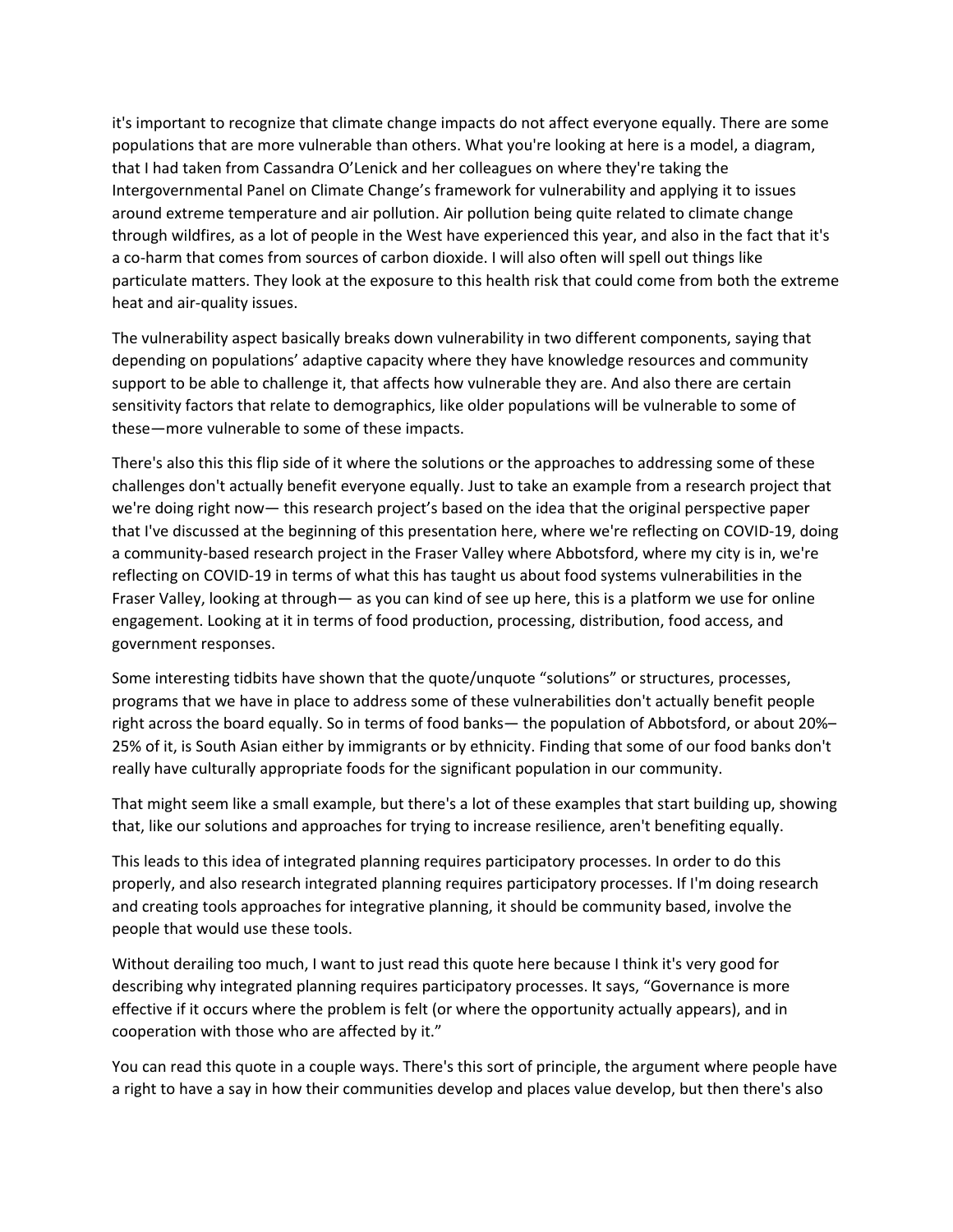this practical argument. I've heard in the last couple of presentations discussion around lived experiences.

And if you're trying to do integrative planning where you're looking at the relationships between a whole variety of social, economic, and environmental outcomes, it really makes a lot of sense to involve people that have direct experience and knowledge in these different social, economic, environmental factors in the solutions and approaches for creating more sustainable, resilient, and healthy communities.

Specific tools that I want to talk about today is something that we're working with, is these reactive visualization platforms. The advancements in JS and video game technology has made this quite a possibility for creating these platforms that engage people in possible futures for the community and be able to have really in-depth conversations about why this might work, why this might not work.

I've actually just loaded up here, so you can take a look at one of the ones that we did in Squamish, BC. So, as you can see, what these platforms do is that it's a way of allowing people to walk through, in an area that we modeled, and turn on different scenarios that have different storylines. So as I click this scenario here, it just shows how can we can develop in the future. Right now, you can kind of see a lot of density, but there's a lot of different aspects to the scenarios.

So it gives people sort of a place‐based approach of looking at this, and connecting with, and say there's things I like about it/things I don't like about it, these are the reasons why based on my experiences, my living within the community.

It's important to recognize that community‐based research actually has a long history in health. There's a lot of work that was done in things like engaging communities around reasons why it might have obesity or nutritional issues in certain areas.

This is in the planning realm, but it has like a lot of relevance to the health world, too. It becomes a way of collecting information based on people's understanding, their lived experiences, the way they lived in communities, but it also could become a tool for sharing information. As you can see here for these scenarios, we also did a quantitative JS modeling exercise.

These maps are available to people that want to use them out there, and also some quantitative data. Just a visualization might not be all the information, people need to understand the implications of different scenarios and development trajectories. So you could put that in there and provide information.

Because it's a video game platform, sky's the limit. I mean you can kind of put also community feedback based on people's understanding of neighborhoods and saying, these are points and why you may want to or may not want to develop in a certain way. There are map‐based views to it.

So it provides a number of different ways of being able to engage in information, ways of being able to invite people to share information about what they think communities should developed like, and also a way of being able to share and disseminate information to community members.

I'm not the only person that's doing this sort of thing. This is an example in Michigan, in Detroit. I think this is Chandler Cart but— it's Victoria Campbell‐Arvai and Mark Lindquist worked on this platform using the same software that I was using, the video game software, to work with communities, local people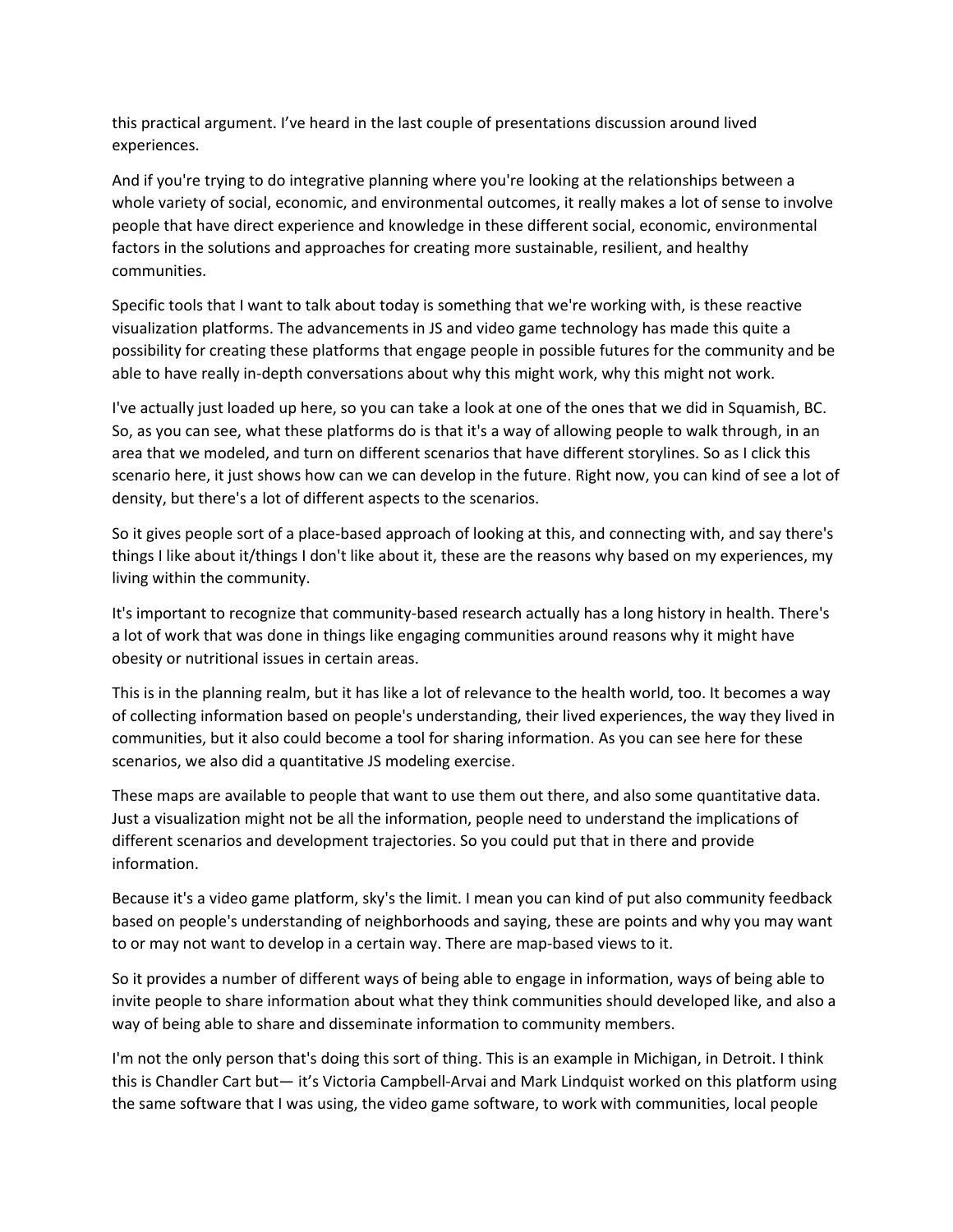that lived in these neighborhoods and say like, "What sort of things would you like to see from green infrastructures as we build it here? What's the things that you're looking for?" and people express things like places to play, safe places to be, areas that would be able to help with stormwater management, but also green infrastructure that wouldn't be too costly, so we wouldn't have to carry that financial burden. So it becomes a platform to be able to engage people in sustainable resilient and healthy futures, as per what they will perceive, be able to provide that input.

This is my last slide here, and I'm going to wrap up. I think there's a lot of promise and work in this work and doing this, these community‐based approaches to develop some of these planning tools and also to use them as engagement tools—it's by no means perfect. Participatory planning and community engagement is not a silver bullet for being able to address a lot of equity issues in planning, because often what can happen, and I've even seen this in my own research is that they could actually reproduce or reflect power structures. People that are showing up to the table and they're providing their voice those community members, those stakeholders—could be people that have power within the community as well.

We're now putting in a proposal. We're actually going to put in next week to try and do a visualization process, creating visualizations with planning tools for food systems planning in a community, but using an equity framework to guide this. Now, this is an equity framework developed by Vanessa Andreotti, who created this, actually for critical literacy studies, to analyze an issue through like a, critique or an initiative through an equity lens. I'm working with some great folks that work in the areas of social justice and specifically food justice that are going to adapt this to a process of developing and engaging people through visualizations to see if this can give me another tool to bring in more diverse voices into the conversation and allow people to effectively use some of these visualization tools to be able to guide the planning of their home communities.

I should say to that I'm bringing the more folks in that have experienced food justice because that's not really my realm. So it might be, kind of seem like a bit a bit weird that I'm presenting this, but I just want to end off on this note that we're dealing with very complex issues so, my big recommendation, my reason for showing this slide is, it's really worthwhile to inform interdisciplinary collaborations that work with people that are outside of your maybe quote/unquote "comfort zone."

Thank you very much.

**Graham Colditz:** Well, thank you for the heads up and the finish on framework. That's a theme across all the presentations here of the methods underpinning the science that may be aren't being used consistently, if at all, as the field has started to address this. We saw a notion that CDC and NIH have named priorities around structural racism, but how do we bring the science to the floor, to me becomes one of the cross‐cutting issues that you're all addressing.

Does anyone on the panel want to take a first— answer that, and I'll ask others to use the chat or raise your hand if you would like to ask a question, please.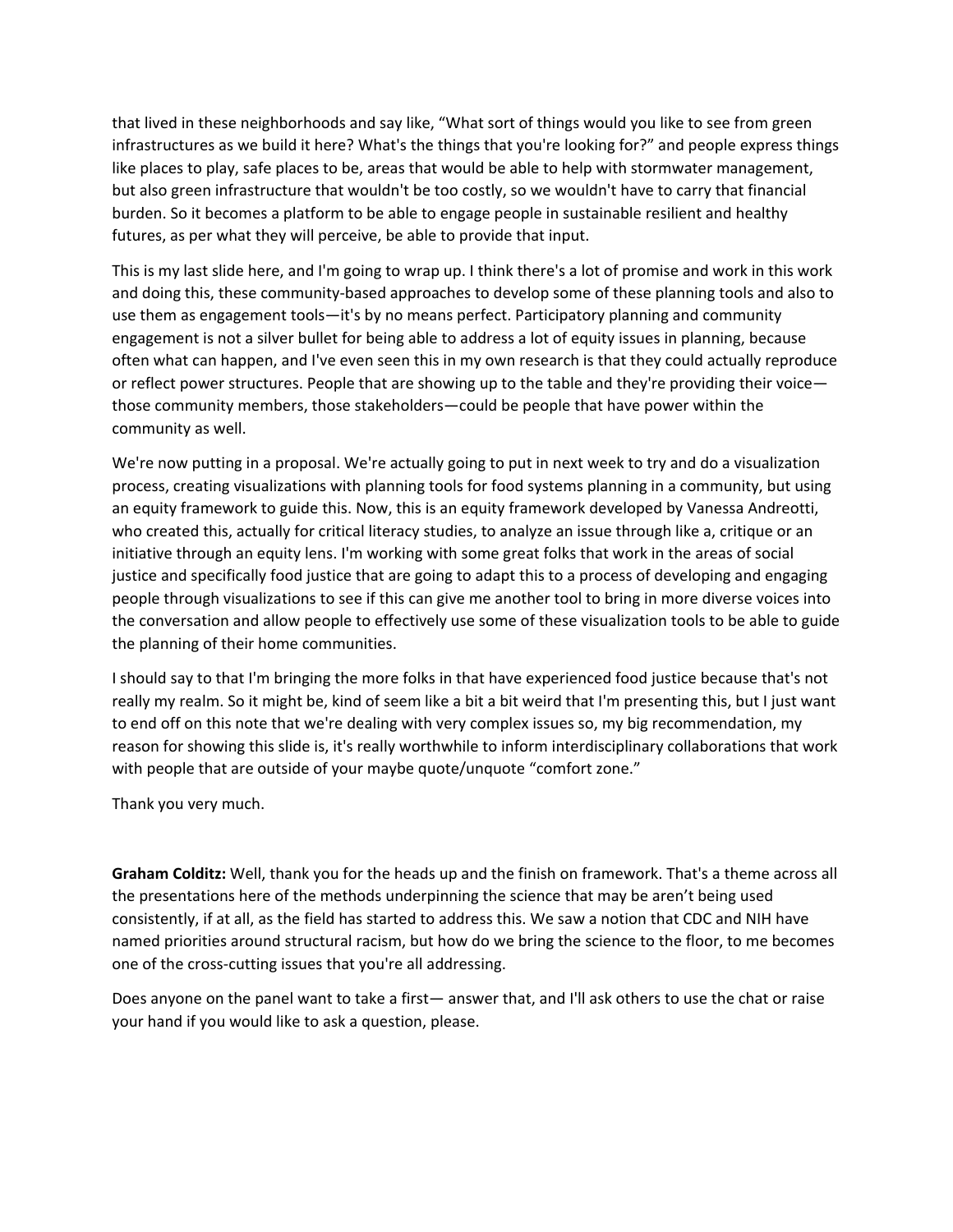**Nancy Krieger (she/hers):** I mean when you say the science, I think that needs to be broken down a bit, because it means what's the theory, what are the methods, what are the hypotheses. All those need what are the resources to implement that science? Who is engaged with that science? So there's many, many dimensions to what you're asking about.

But I think that if people have to start off with a clear conceptualization of understanding the relationships between structural racism and its many impacts on health inequities, and then, what that also means is, what are the metrics for measuring different aspects of structural racism over time in different societal contexts?

I could go on a great length about what many of these kinds of measures are that people are using in the US, beginning to remember that, for example, the history of Jim Crow lives in people's bodies still to this day, given what birth cohorts are exposed, and what that means in subsequent generations, what that means around the continued impacts of settler colonialism in the US context as well.

There are many parts that can be brought in the urban planning part, can bring in the histories of different aspects of legal, racial segregation that have occurred in this country, both prior to Jim Crow, historical redlining, also continued illegal discrimination.

It goes on through every institution. The whole point is that as a structural it's society-wide, and it's not just we'll look at it here only in housing, and look at it there only in regard to urban planning, and look at it here only in regard to, for example, healthcare institutions.

So there's a room for a lot of specific expertise and particularizing what measures are relevant to the concerns at issue, whether that's monitoring health, whether that is about explaining etiology and the reasons for what is being observed in the monitoring, or whether that's about developing and evaluating interventions. And also moving away from a standpoint that the interventions have to be first and foremost conceptualized by people that have primary expertise in health and are limited to health. Because that's not true—social change that affects health happens.

I'll stop there to give other people time, but I think that it's a question that is deeply theoretical, deeply practical, deeply methodological, and requires real resources.

I will just close by noting that I thought it was quite interesting that, when Dr Francis Collins announced that he was retiring and was being interviewed about some of his decisions, he was asked one question about COVID‐19, about what he would have done differently with regard to, particularly, the rates of vaccination not being so great in parts of the US but also be the inequities in vaccination. And he just happened to comment that, perhaps, NIH should have invested more in social sciences.

**Graham Colditz:** Yes, thank you for pointing that out. There's a question for Rob. Are these visualization exercises directly linked to policy decision‐makers?

**Rob Newell:** Yes, in a way, actually. I should probably say that one of my biggest research challenges, and the things that I'm really trying to do is close the gap between research and practice, and this is one of the reasons why I do community-based research. A lot of the work that I do, like the challenges itself,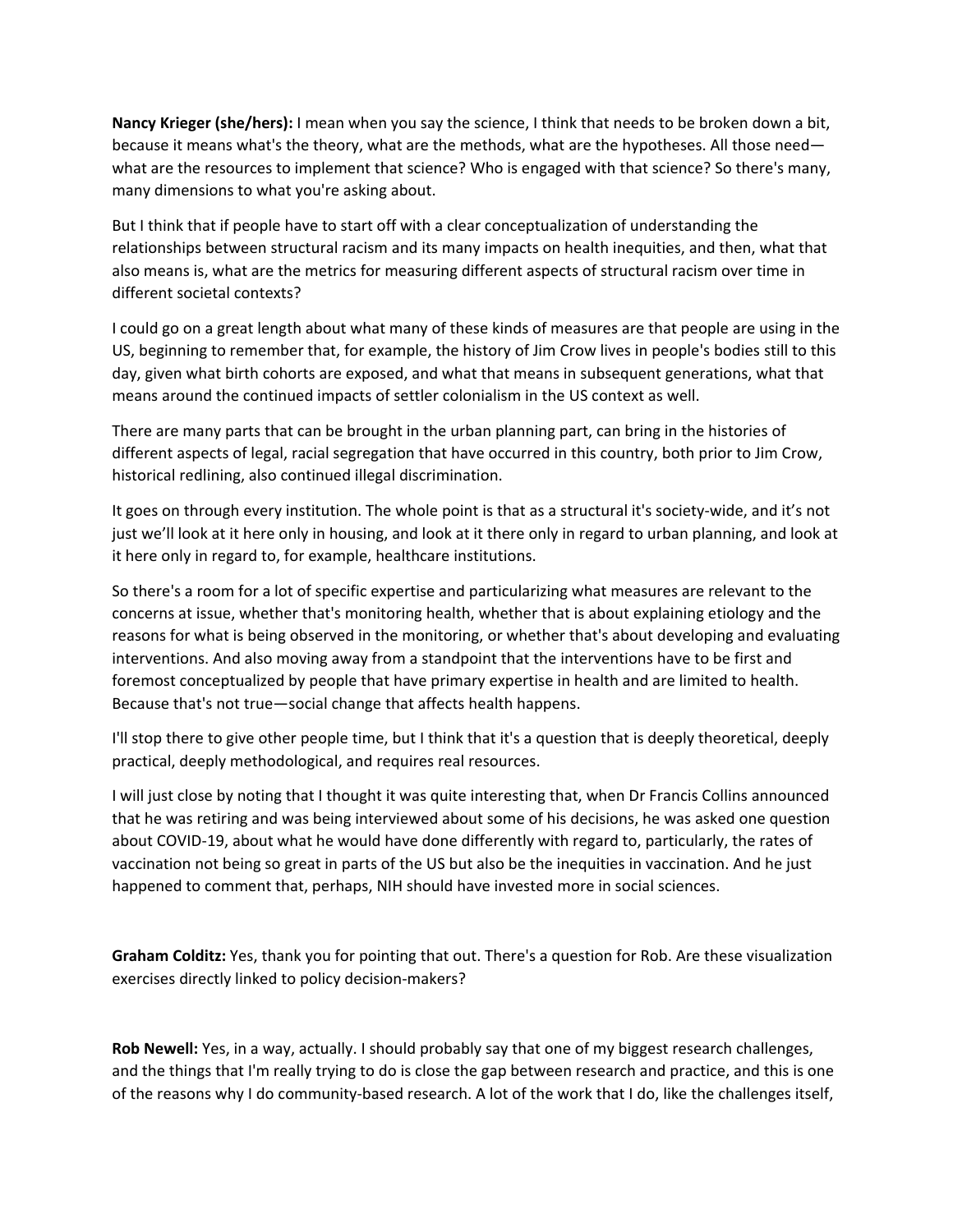are focused on community challenges. And then my actual research questions are really a matter of how can we do research in a way that it's actually has on the ground implementation. In the visualization of work that I did, and there is also the quantitative model—we created a model explorer that had direct linkages to community performance indicators that the community wanted to explore themselves. I'm trying to make it as relevant to their work as possible.

I still don't think that, I mean there is still a big challenge with being able to close that gap between research and policy. In the tools that are created you'll actually notice—they're publicly available—but notice that there's disclaimers on there. This is working with local government, saying that we want to be able to do stuff supports your goals but there's disclaimers and they're saying that this is a research project, it doesn't actually reflect an actual planning exercise. They wanted that in there to sort of cover themselves. There are definitely certain challenges in making that, in translating that research to practice. But you know, exploring roots and being able to get around it.

Part of it, I think, is being able to work with communities to train them in actually using these tools. I mean a lot of this stuff is open sourced, and I actually, you can target open‐source and free programs, so that, like NGOs can pick it up, but that's going to be like, kind of the next step in my research. So people can use it, develop it, develop the visualizations, and take it on their own as their own tool.

I'll leave it there, because I see there's a lot of other questions, but I can certainly go on about this for longer.

## **Graham Colditz:** Thank you.

Reactions from others on the panel to either of these comments?

Then, can I sort of ask, how do we move to really sustainable funding and action in these pieces? Nancy says, well, maybe we haven't funded behavioral sciences and admission, and we know the data shows who even gets funded on the behavioral science realm is very much not the underrepresented faculty. What are the questions that are being funded, and what perspectives are they bringing to the questions that might include these racism and related health effects?

Is that clear enough for Erika to take a stab at?

**Erika Waters:** I mean, I think, as I reflect on what I've seen both in the academic literature about who gets funded and what topics get funded and also other sorts of conversations and experiences, I think there needs to be kind of a two‐pronged approach. First I really do think that there needs to be a greater education among grant reviewers about racism and structural racism and how it has such pervasive influences on health. In other words, to help reviewers understand that structural racism isn't just a niche topic for a few people to do research on but something that pervades the entire US society and influences everyone within it, regardless of their skin color. So I think there's that.

There's also greater funding for topics like this. As Dr Davis mentioned earlier, billions of dollars spent for the Human Genome Project and amazing progress was made. Let's take that to the problem of structural racism and other sorts of determinants of health.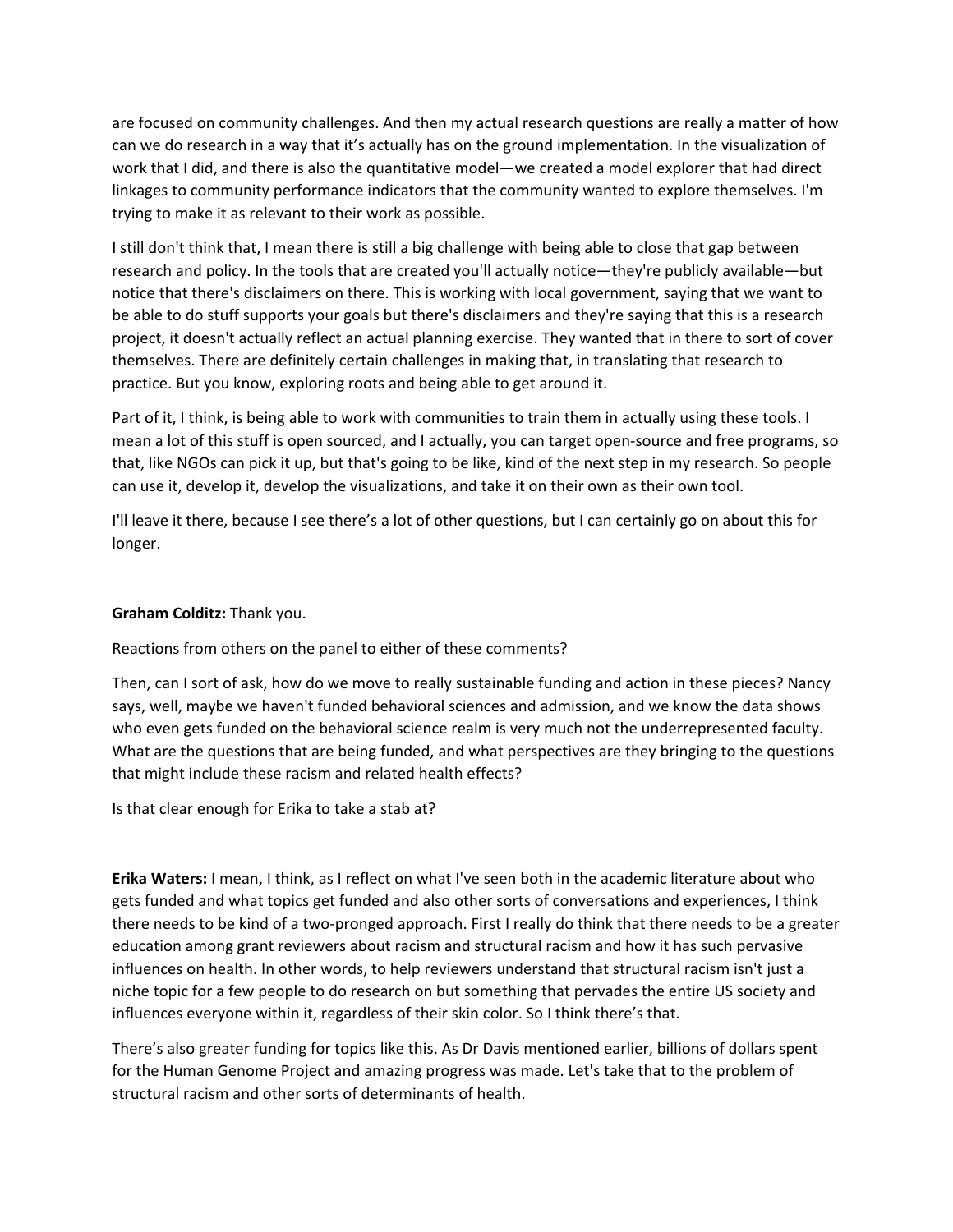Let's think about greater imagination, about what types of research studies are funded. Something that goes beyond, and I am guilty of this, too, but something that goes beyond kind of the kitchen‐sink behavioral intervention approach. Something that that's a little bit more high‐level thinking that allows to really target some of the core fundamental problems that people are experiencing. So there needs to be people's kind of structural change at the top and individual change for the bottom.

It is also important, just one last thing, we saw funding announcements come from NIH several months ago to address structural determinants of health, and that was great. The turnaround requirements for grants, however, to fulfill those, the due date for those applications was incredibly short. That preferentially benefits people who already have large funding, kind of enterprises going on, established researchers who are, due to the way it's worked for the last 60 years, who are primarily White and already have a lot of funding. So it's good that funding announcements are coming out there, but I think the structure of when those funding announcements are due and how they're evaluated and by whom they're evaluated needs to be considered a little bit more carefully.

## **Graham Colditz:** Nancy, you want to add to that?

**Nancy Krieger (she/hers):** I also would just like to clarify. I don't think the issue is simply funding more behavioral science research unless the behaviors are specifically framed as being the behaviors of institutions. Because what matters for structural racism is also the question of what's actionable data, and actionable data is, in part, what is limited, what data can be litigated.

Because if you're talking about anything that's going to involve some permutation of, by different people's definitions, reparations but also government accountability for racial discrimination in the society and its continued impacts, as well as also the continued impacts of the settler‐colonialism. You have to study the structural factors. And you have to study what the rules of the games are. This is about the behaviors of institutions like governments and also nongovernment actors, not just the behaviors of individuals.

And you also have to move away from frameworks that fundamentally stress quote/unquote "vulnerability," without any definition of who is making whom vulnerable, why, and how. Most vulnerability frameworks and measures have absolutely zero measures of any kinds of power relations. And again, if you want really to be taking into account how structural racism is harming help, you have to take into account power analysis, not just fiscal power, obviously—that ties to the questions about big cohorts and what you can investigate—but actual power and power relations.

And it also raises the question, which all too often is left out of most science, obviously, because it's seen as quote/unquote "controversial" is that if—"Why are things the way they are?" is also a question of why can't they be otherwise, and "Who?" and "What?" is blocking the way. In the case, for example, of climate, which was coming up here, and also COVID, let's look at the policies about who wanted to have what kind of workers exposed and what kinds of industries for their benefit and not for their health.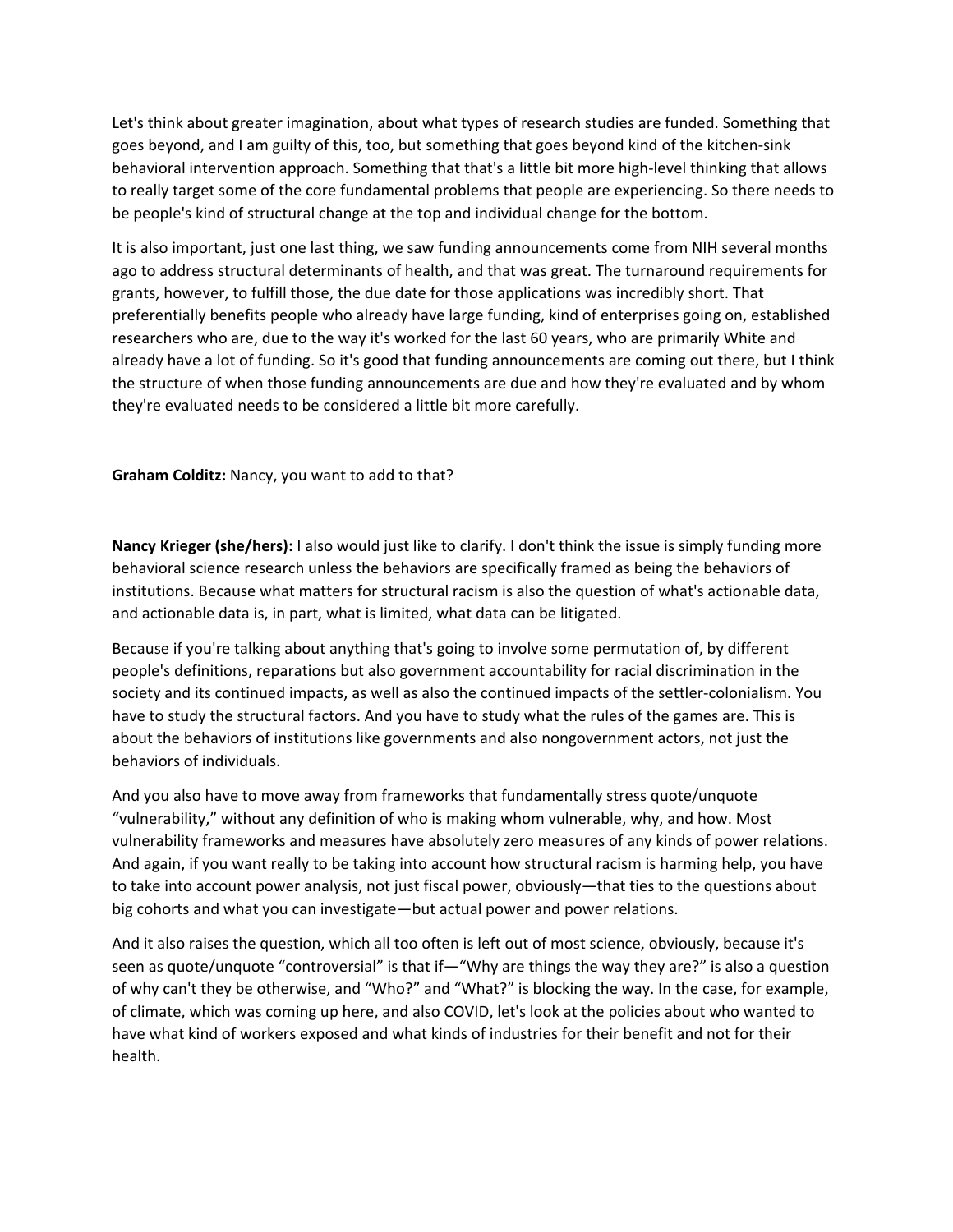And that's really important question to ask about what went on when COVID policies, and also with regard to climate change, why is it so hard to have good policies? Who is benefiting from a fossil fuel– driven, consumptive, genetic economy? Those are questions that have to be part of what gets asked as scientists, because those are out there in the world driving the health patterns that we see.

I think that that's really important, and that again goes beyond notions of individualistic, behavioral responses. Health behaviors as such always occur in a context. People are never anonymystic little individuals regardless of social science and its legacy, as well, of methodological individualism that came on very strongly, Putin and the Cold War period, in particular.

So it's not that it's a question of biomedical vs social sciences, because both have their egregious sins of individualistic frameworks that deny responsibility of those who had power, creating conditions that are untenable and against the thriving of people who they're benefiting from not having power. So I think that those have to be part of the scientific agenda as well. That's not political ideology; that's reality as how population health happens.

**Graham Colditz:** Thanks and I might ask Kia, if you want to add any perspectives on this.

**Kia Davis:** Absolutely I agree, and just to highlight a point that Dr Waters mentioned. I think we in terms of how NIH structure review, traditionally it, as Dr Waters mentioned, it's easier for folks that are already have research labs and funding to pivot to new topics.

And so I would love to see an institutional practice from NIH and others to address that, so you're not having lots of people who have not been thinking about these issues for years doing disparities work in structural racism because now it's a hot topic, but really funding the folks that have been underfunded in the past who've been working on this for a while. So, in addition to who does the review and who gets funded, what institutional practices the NIH are putting in place so that folks that have been doing this work for a while and have been working with communities to do this work are getting the funding that they need to help advance science.

**Graham Colditz:** Shiriki's asked in a way, the sort of link between the way the communities perceiving these issues, where the science interfaces with these issues, and what policy does right.

Can NIH guidelines be rewritten, and I think we had that suggestion. Well let's actually create more of a mandate for inclusion and will let help move us faster than waiting for the natural process here. I think, Nancy, you wanted to answer that.

**Nancy Krieger (she/hers):** That was part of what I was addressing with the two‐part mandate. I was suggesting for NIH.

And the point is that it's not just about including people, it's also how they are included, from what conceptual framework. You could include more people, but if you have an essentialist biological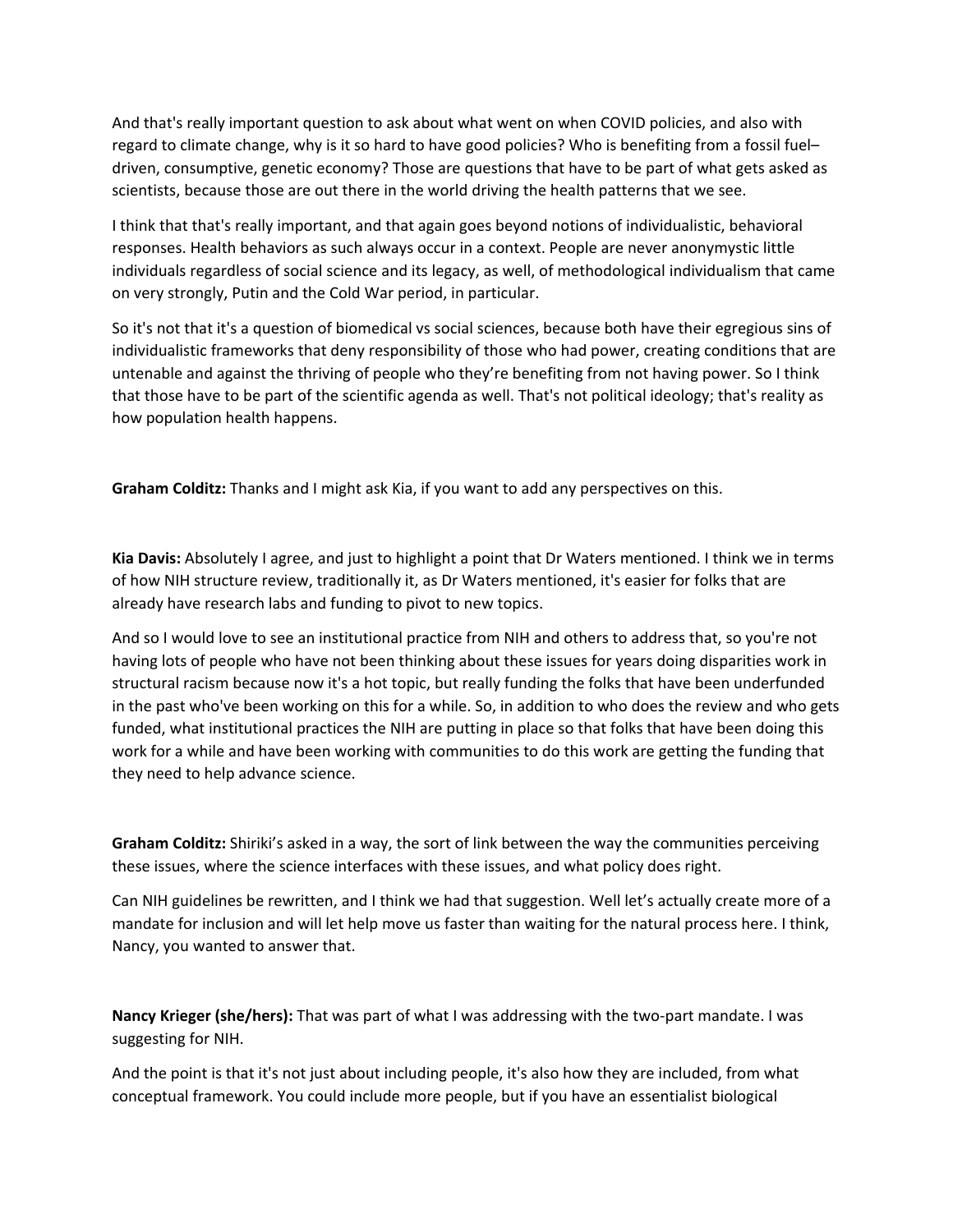framework, you're not going to do necessarily any better science; you're probably do more of the same, if not worse.

So it can't just be about that. It's not just about including the individuals as such, it's also managing that so that we might propose it. It's not just that you would include, for example, people from diverse groups that have social groups that have been racialized in various ways depending on, again, the particular circumstances of their society, but also, you have to include the metrics they get up, the racialized inequities that are always conjoined with economic inequities.

So it's about—and then that requires framework to do that—now, NMIHD does have a framework up on its website that makes it pretty clear that it's going to be, "Good luck!" if you're going to find any health outcome in the United States, for example, that's not going to show some kind of social inequities and outcomes. It's very hard to do.

And so, why is that the case? This is not a niche issue, again as we, as I said, and as others have said as well.

So it can't just be about including more people. One of the things that I think is very important for the first time, with the new NIH approach in its STRIDES program about dealing with racial, structural racism and health, is that it for the first time, it is distinguishing two separate points.

One is more inclusion of diverse people from different lived experiences in relation to primarily racialized groups, but not only. But the second is more of an emphasis on health, what they call health disparities research, health inequities. Because who you are does not necessarily dictate exactly how you think about things. You can have very conservative people, individualistic people of all different kinds of backgrounds and you can have people that are used to using more contextual, more social justice–oriented frameworks that also come from a variety of backgrounds. There's maybe a predisposition in one sense of lived experience, but I think we can also look, I'll spare some examples, that might be a little controversial here.

But I think we can look at examples of very prominent people who come from groups that have been considered to be racialized minorities have extremely conservative points of view and opposing them in other people. And the Supreme Court gives you some examples of that. And so I think that, it's really important to be clear on the distinction of not just inclusion and diversity, as if you're doing bean counting and adding more people, but also changing the actual recipe. Changing with the frameworks are, changing what the metrics are that have to be used around social group membership and the societal context, in addition to including more people.

**Rob Newell:** I'd love to build on that last point, especially like the bean counting aspect of things, too, and also tying in some of the discussion points around funding.

There was an earlier question from Karen about lack of trust in certain communities. Just presenting, giving you an example of what's going on in Canada. As probably a lot of people know, Canada's having a huge great reckoning with our colonial history. It says, particularly with residential school system and so forth. This has actually opened up a lot of funding for research around Indigenous communities, but you're starting to see some examples this is not implemented appropriately. There can be challenges.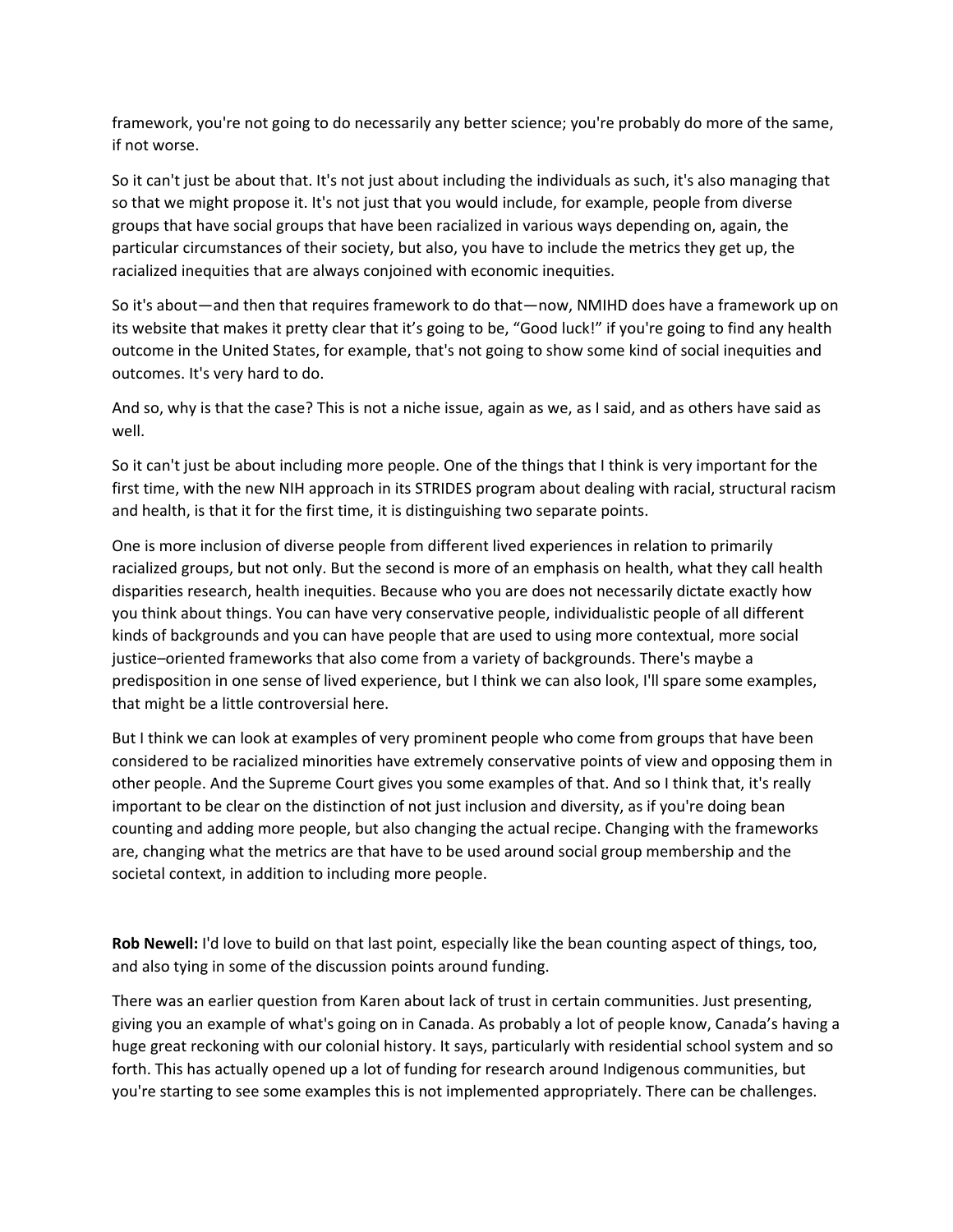Because in some cases, what actually happens is that you end up getting communities that are over‐ approached, over-researched in kind of inappropriate ways, because there's these funding pods that in some ways, actually commoditize in saying that you can actually get funding if you work with these communities.

Going back to Karen's point, thinking about a question, thinking about doing this appropriately. And then, what does it actually mean to do this work appropriately? We have some projects that involves a lot more relationship building. I'm not expecting to do this on like timelines that people are used to, which you submit the grant and start the project as soon as you get the funding that's not really the way it works. I mean that it's really more about relationship building.

Then also a second point. Being open to doing research and what's your, take your hands off the wheel and actually let the communities take control a bit more. It's difficult to write a grant that way because you're basically writing methodology saying that this is what we plan to do, but really what we plan to do is be totally responsive to what the community wants to see. There's ways around that, but be open to that that idea.

And then also her last point, too, is around the data ownership as well. I mean there are a lot of Indigenous communities that can be, that have been burned in the past by people going in and like kind of taking data and then just being more extractive than collaborative. It needs to put principles in ensuring that the tools of products that can come out it can be, have a lesser degree of ownership by the community. If that leaves you scratchy with my job as a researcher. Well, I mean I kind of view my job as a researcher as being able to improve these processes, to be able to allow for better community control, better data ownership, so that this stuff can actually improve people's lives. You almost have to kind of rejig your perspective of what you're doing as a researcher, just to be cognizant of the fact that sometimes just opening up costs of funding can actually lead to other issues. There needs to be kind of a way of doing it. I think I saw in the comments here, there needs to be a way of doing it appropriately.

**Graham Colditz:** And that might come back. I don't know if Karen wants to speak to her comment, but the, who's actually also writing the announcements, and, yes, they come through Counselor Councils, other Councils, of the individual centers within NIH.

Where is the expertise and how much is literally just trying to be responsive, even in the announcements, without the deeper understanding of all these issues? Erika?

**Erika Waters:** We're talking about the need for education among NIH staff. I also want to point out that this is beyond the corporate diversity and equity and NDI training. This is a fundamentally different series, to reflect Dr Krieger's work.

There are entire bodies of literature that go back decades that discuss the role of racism and the experiences of being a racialized identity on health and the lived experiences of people. I have to worry about the potential for kind of reducing all of that to an hour a week for 4 months of training.

So it has to be much more thoughtful and much deeper than I think, perhaps, most people are realizing. It's also important to understand that there's so many incredibly good scientists across different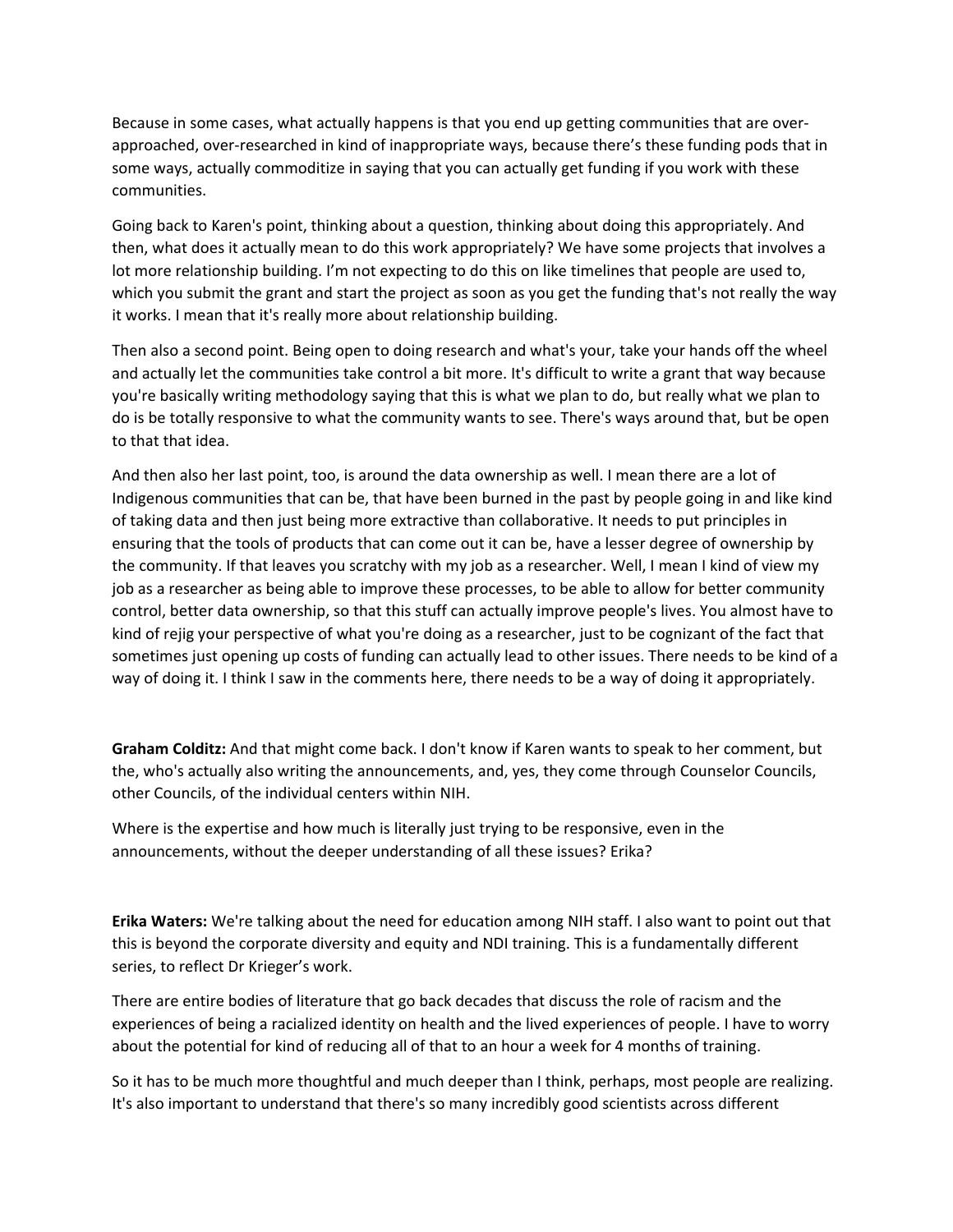disciplines, but not everyone has the training or exposure to the social sciences that would even bring some of these issues to the forefront. So I'm not going to pick on any particular discipline, but if I'm in a wet lab doing research, doing cultures, or if I'm working with animal models or something like that, my educational history has probably not led me to a course in anthropology, or health psychology, or community psychology, or behavioral medicine, or one of Dr Krieger's courses.

So there's a lot of work to do.

**Graham Colditz:** Super. Karen, do you want to comment?

**Karen Emmons:** Yeah, I was just thinking in terms of like, what are the levels that we need action at? Just kind of going back up to the NIH level.

I was sitting, at the time that all of the COVID vaccine trials were being launched, I was invited to be part of a town hall that was a giant number of people. Francis Collins was there. He introduced the town hall; it was on community‐engaged research.

Two things really struck me on that. One was that Dr Collins came on and said, "We're so glad to have you all here. The trials start next week, and we know we have to be more community engaged, so we're here today to learn from you how to do community engagement."

And I thought, oh boy, that's about 6 years too late, number one, and number two, the entire set of speakers talking about the issues for this community, and that community, the other community all had "Dr" in front of their name and mostly were not people representing those communities. I really feel like somehow we have to start to target, work with, our highest levels of NIH leadership to help them understand more about this. I think it's become a little bit of a buzzword, and just something we can tack on, and we got to say it, and it's all the right words, but it's so much deeper than that. If we don't start to integrate that from the very top and flow it down, I think we're not going to get very far.

**wvega@fiu.edu:** Yes, I'd just like to make a point. I think, at least at the level of the United States, because these are sort of international issues ultimately, but I think at the level of the United States, you know, we face the enormous basic contradiction that the kind of research the NIH is funding is not the kind of research that gets down to the local level, with changes really going to be made in the power structures and jurisdictions that are always combating, adversely quite often, come up with solutions and look for resources.

Making the sort of transition into understanding that really, we have to get much closer to the decision‐ making process and formulate our information in ways that are useful to that decision‐making process and develop influence. And we haven't done that very successfully, and the NIH is really not very interested in that, and so we face a fundamental contradiction, seems to me, in our capacity to really influence this process. We need to figure out what to do about that.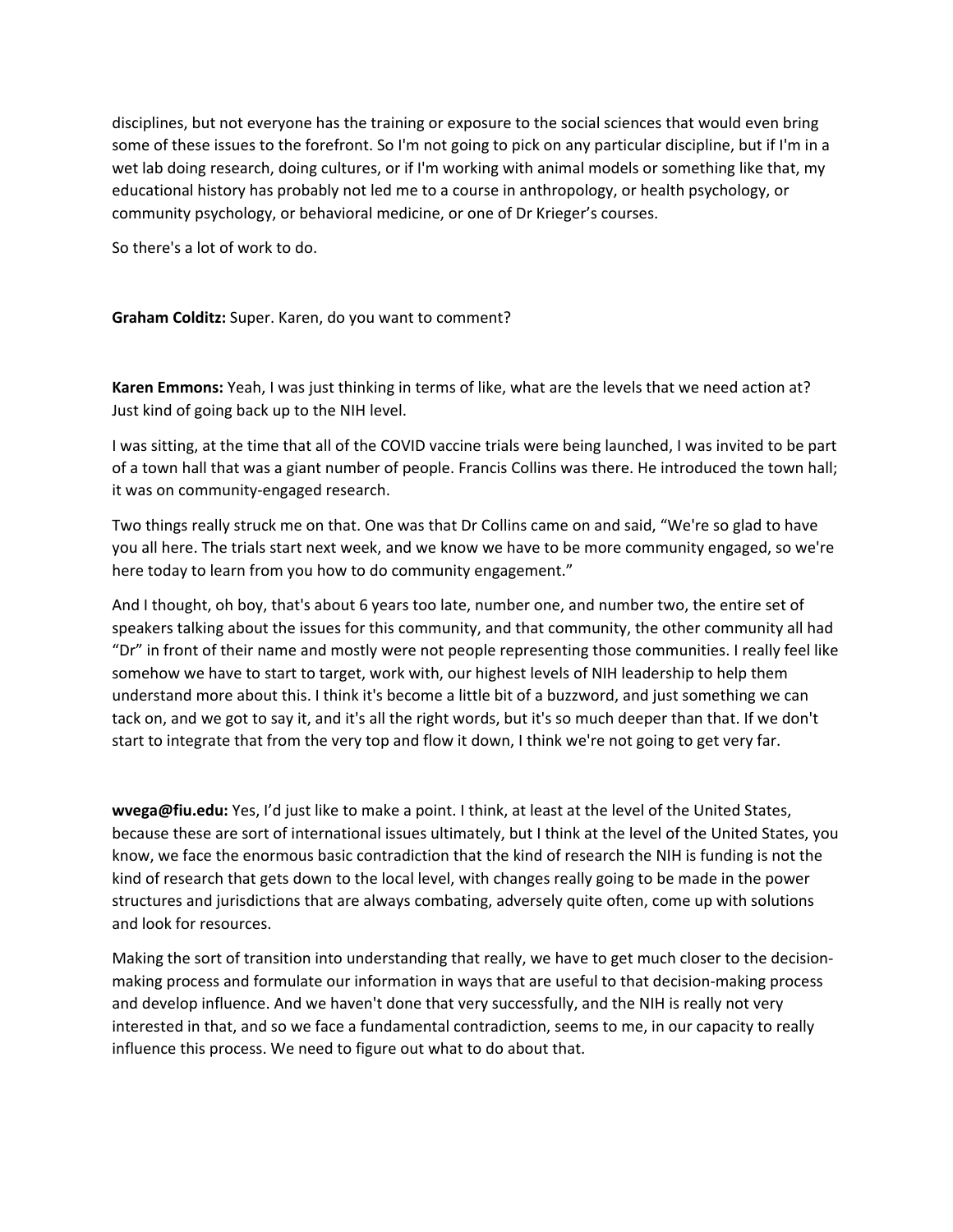Graham Colditz: Thank you so maybe I can ask Kia and Erika if you're actually encountering more resistance in cooperation in your efforts to foster decentralization of race, and do you have concrete examples of the types of errors that can be made?

**Erika Waters:** Kia might have a different perspective on this. I have not heard anyone who is really pushing back against these ideas. Reception is generally positive, but puzzled, where people become stymied; it's the sheer complexity. I think that's the major, the major stumbling block is there's general agreement that once people are made aware of the issue, there's general agreement that there's a problem. But the solution, the magnitude, the complexity of the solution is kind of daunting to people.

Kia, has that been your experience as well with folks you talked with?

**Kia Davis:** This has mostly been my experience. I have seen a little bit of you know, but there are some biological components, aren't there? So, again, kind of ignoring some of the multilevel influences, think about the biological piece, but instead of actually accurately capturing it in terms of genetic ancestry some of the embodiment that we know occurs; it's just framed very differently.

I would agree there's the there's a lot of befuddlement about how to do this and how to do this correctly. If we want to talk about racial differences, because that's the only variable that we have, how do we do that correctly so we don't offend? We're really incorporating and thinking about the correct variables that lead to these disparate health outcomes that we see. So far it has been positive, and there has been just a lot of, I guess, requests for advice on how to do this work well.

**Graham Colditz:** The biomedical model is so dominant in the thinking. I was preparing a presentation for the Board of Scientific Advisors and using obesity as a major burden driving cancer, and someone wanted me to take out the social, ecological model. Well, it was too complicated to present to the Board of Scientific Advisors. And that's been in our literature for so long. "Take that slide out!" I had to take that out. So there's major tension at that level around many of these issues, clearly.

**Erika Waters**: I do wonder how much of this, and I'm going to be very straightforward and blunt here, I do wonder how much of this is just that White people haven't been comfortable talking about the race, and we need to become comfortable talking about race and interrogating our own beliefs and the implications of those beliefs, and perhaps even past actions, on folks from marginalized and racialized populations.

**Kia Davis:** I've also heard enough folks that want to do community‐engaged work now. How do they approach it, because when they go to communities, the communities want to know why they're there, and my advice is you should have an answer to that question. You should know why you're there before you decide to partner and engage with the community. I agree that a lot of it is, or maybe some of it, is just being uncomfortable with navigating this new space.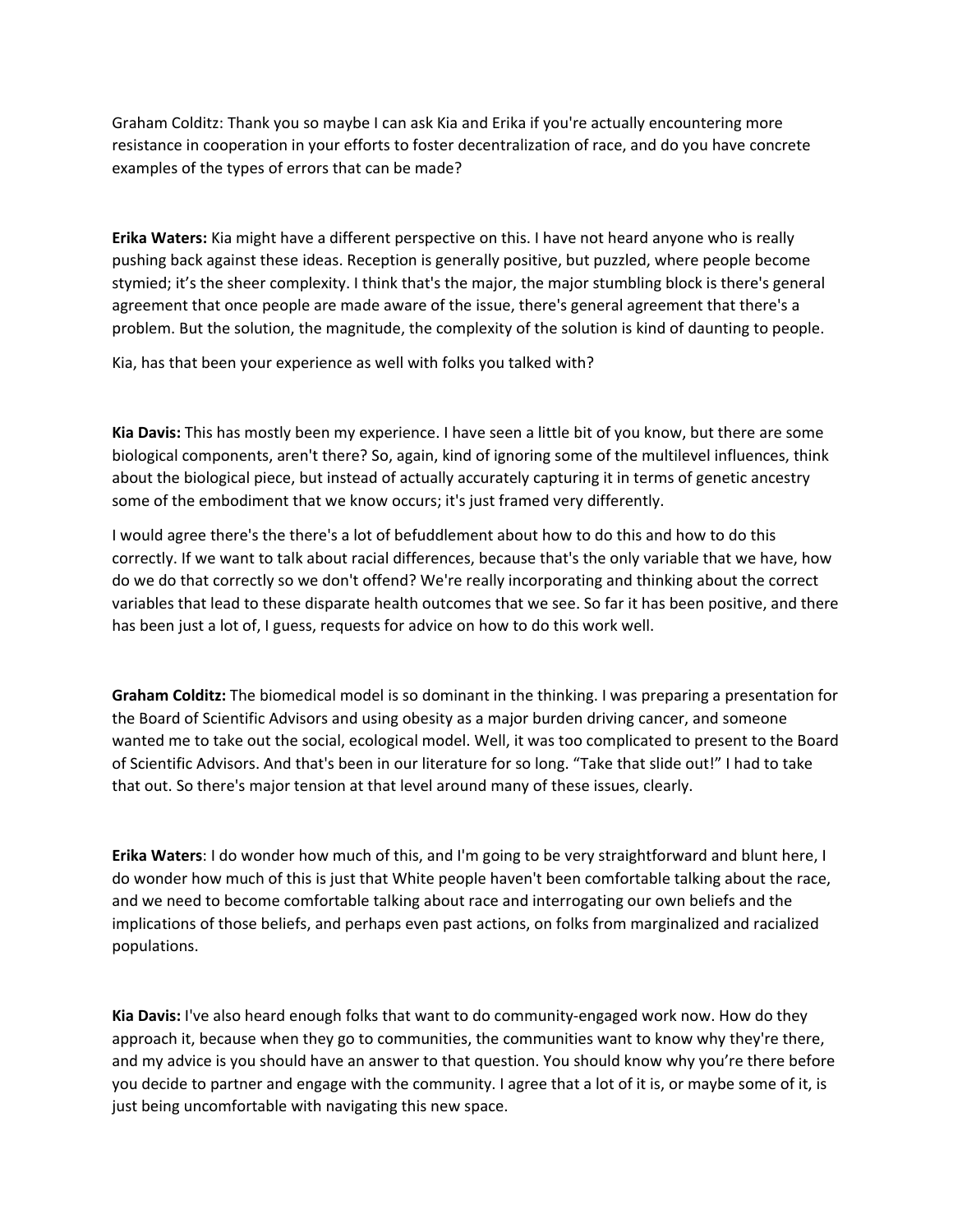**Graham Colditz:** Nancy, you want to add to that.

**Nancy Krieger (she/hers):** I would just like to extend on that. I think it's not only talking about quote/unquote "race," it's talking about structural racism, it's talking about the histories of societies. I think that there's a framework that's been developed and extended now from New Zealand that's extremely important that was developed by MariHealth on professional, specifically nurses, on cultural safety as opposed to cultural competence. One of the major distinctions is that cultural competence, this is in terms of engaging people to actually think about who they are in their own societal context, cultural competence has usually been framed as, what do quote/unquote "we" usually not well‐ identified need to know about quote/unquote "them," usually the racialized groups or some other group that has been at the short end of the stick of some version of impression or exploitation. And instead, cultural safety starts with the premise that the person who's doing the work as a health professional, as a health researcher, has to start, first and foremost, by looking at their own position in society, what power relations they are nested in, what that means in terms of their relationship, whether directly to patients that they take care of, or to potentially people that are participants in their studies, let alone their coworkers.

It's an acknowledgement of dealing with these things is the social categories, that they are born out of histories of unjust power relations. And maybe that's not comfortable to talk about, but that's also the reality that we live in.

And I think that breaking it down and teaching the history, I'm an educator among many other things, and I'm an educator because I believe everyone can learn. Yes, people come in with different, of their own lived experiences and that informs what people learn, and how they learn, and what they can bring to the different learning contexts. But I've also believed people can learn. I'm just about finishing up teaching my Fall one class on you know the that teaches people about different theories of disease distribution to understand health inequities in context, deals with history, deals with society, deals with injustice. Watching students develop over the course of 8 weeks and get information across multiple disciplines, because this is, of course, what's required for all the people in the Population Health Science PhD program in our school, which cuts cross five departments.

There are students that come from environmental engineering backgrounds who have never had any exposure to any of this, and they are finding out ways that they can start to apply this to the kinds of science that they do. And so, for me, that's a cause for optimism. So yes, there can be quote/unquote "discomfort," I get it, but also there's a need to be actually having the relevant scientific expertise and pitching this work in relation to two fundamental principles matters.

One, if you don't take these ideas seriously, you're going to do harm to people.

And we have a commitment not to harm people, we have a commitment not to harm communities, we have a commitment, actually to try to protect people's health and to promote health equity. And the second is, if you don't pay attention to these kinds of things, well for a scientist, that means you're actually out of date. And that usually is another way to get people's attention.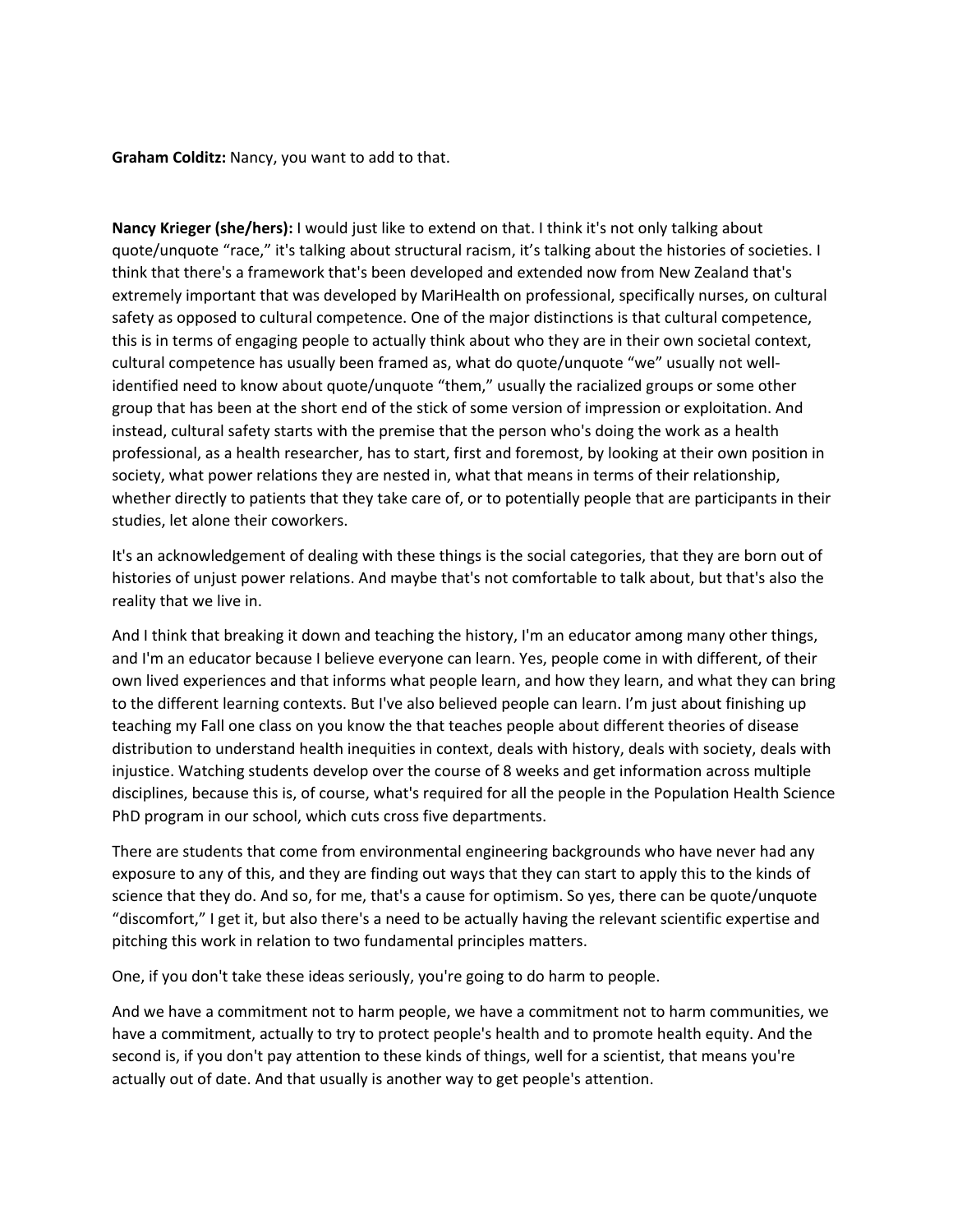There's enormous literature out there that supports what we're saying; it's not a matter of individual conviction or ideology.

**Graham Colditz:** and Rob, you mentioned that Canada's right in the mix of dealing with this from the schooling travesties. Is there hope that the country will respond faster and more nimbly than the examples we have here in the US?

**Rob Newell:** Yeah. I mean, I'd like to put a note of caution in that because I think there's something to be said, too, as we're trying to reckon with you know our really dark, terrible history and also trying to work towards reconciliation. This idea of saying, okay, so now we're doing work in which you know to, just put it bluntly, like the White population is a seller population is trying to reconcile with Indigenous population. That's means we're doing work around, trying to create more diverse, harmonious community.

But then it sort of homogenizes? Like, the different racial issues? I just returned from like a perspective in Abbotsford. We talked about a lot of food planning, food strategies, and ways that include like Indigenous food sovereignty. That has become on the radar and so forth. But then, this is anecdotal, this is not like actual research data but some of the local food strategies that we showed had been implemented around marketing and showing local food opportunities, were just fully ignored, like the South Asian population that has a huge participation in the agricultural sector around here. It's about 20% to 25% of the population in Abbotsford itself. Like a group that just did not feel reflected in some of these efforts. Then I'm saying like, okay we're kind of reckoning and we're doing this work towards the Indigenous folks. I think it's, like it's worthwhile to try not to homogenize the issues among all the groups. And understand that it doesn't mean we are making progress in all sectors. It seems that there are some areas that have different challenges, new challenges. There's also issues in homogenizing challenges among the Indigenous groups, because not all Indigenous cultures are the same, they have different challenges across Canada. I think that's one of the things that we need to think about, too. Let's not try and put this all under one umbrella, and understand that it is complex, and the challenges are different, and we do actually need to address these things culture by culture and group by group. Yeah, because I've seen concerns about that almost blanket, umbrella approach that's been done.

Thank you.

**wvega@fiu.edu:** Yes, I think we're dealing with some different levels of depth in each of these fields. That's why it's so incredibly complex. I mean, if you want to go to some of the deepest caves, just look at genetics. I've been working in Alzheimer's disease now and, I remember about 5 years ago speaking to a geneticist about including that, and genetic racial variation was ridiculous to them. You don't need it, you can do better work by keeping a much more narrow focus. And they were absolutely obstinate.

And now it's completely turned around, of course. It was forced by NIH changes and policies. But definitely now, you can see the change in the perspective, but it's a very slow evolutionary process, clearly. And then even then, when they start getting genetic information on different groups, what will